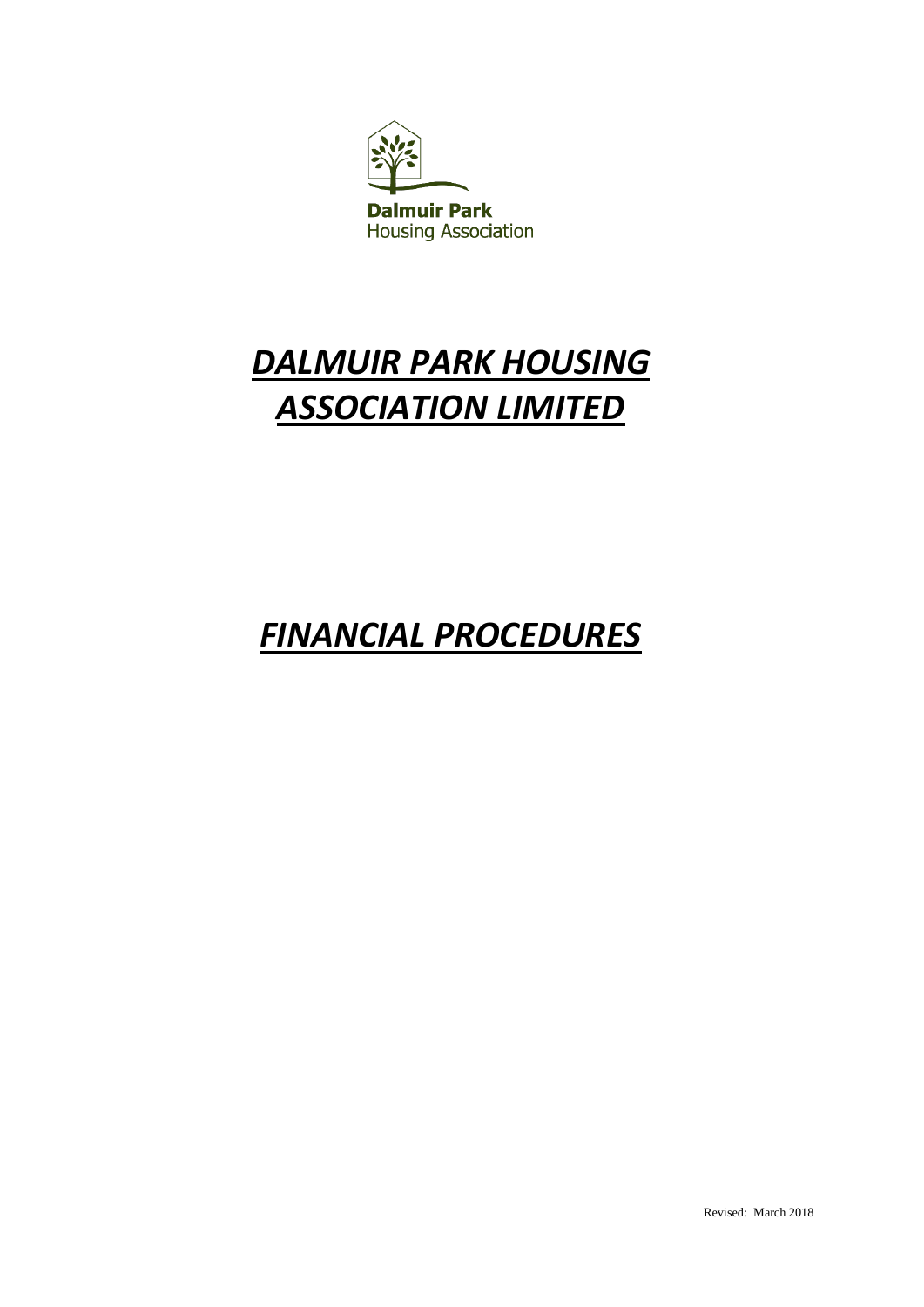

### **DALMUIR PARK HOUSING ASSOCIATION LTD Financial Procedures**

| 1.                                                      | Introduction                           | <b>PAGE</b><br>3 |  |
|---------------------------------------------------------|----------------------------------------|------------------|--|
|                                                         |                                        |                  |  |
| 2.                                                      | <b>Budget Process</b>                  | 3                |  |
| 3.                                                      | <b>Tendering Procedure</b>             | 5                |  |
| 4.                                                      | <b>Loan Agreement Compliance</b>       | 5                |  |
| 5.                                                      | <b>Receipt of Monies</b>               | 5                |  |
| 6.                                                      | <b>Invoices/Orders</b>                 | 6                |  |
| 7.                                                      | <b>Nominal Ledger</b>                  | 8                |  |
| 8.                                                      | <b>Report and Financial Statements</b> | 8                |  |
| 9.                                                      | <b>Cheque/BACS Payments</b>            | 10               |  |
| 10.                                                     | <b>Credit Card</b>                     | 11               |  |
| 11.                                                     | <b>Petty Cash</b>                      | 12               |  |
| 12.                                                     | Salaries/Expenses                      | 13               |  |
| 13.                                                     | <b>Audits</b>                          | 14               |  |
| 14.                                                     | <b>Committee Expenses</b>              | 15               |  |
| 15.                                                     | <b>Maintenance/Repairs</b>             | 15               |  |
| 16.                                                     | <b>Insurance Claims</b>                | 17               |  |
| 17.                                                     | <b>Factoring</b>                       | 18               |  |
| 18.                                                     | <b>Recharge invoices</b>               | 18               |  |
| 19.                                                     | <b>Fundraising</b>                     | 18               |  |
| 20.                                                     | <b>Component Accounting</b>            | 18               |  |
| Formally Approved by Management Committee on 21/03/2018 |                                        |                  |  |

Review Date \_\_\_March 2021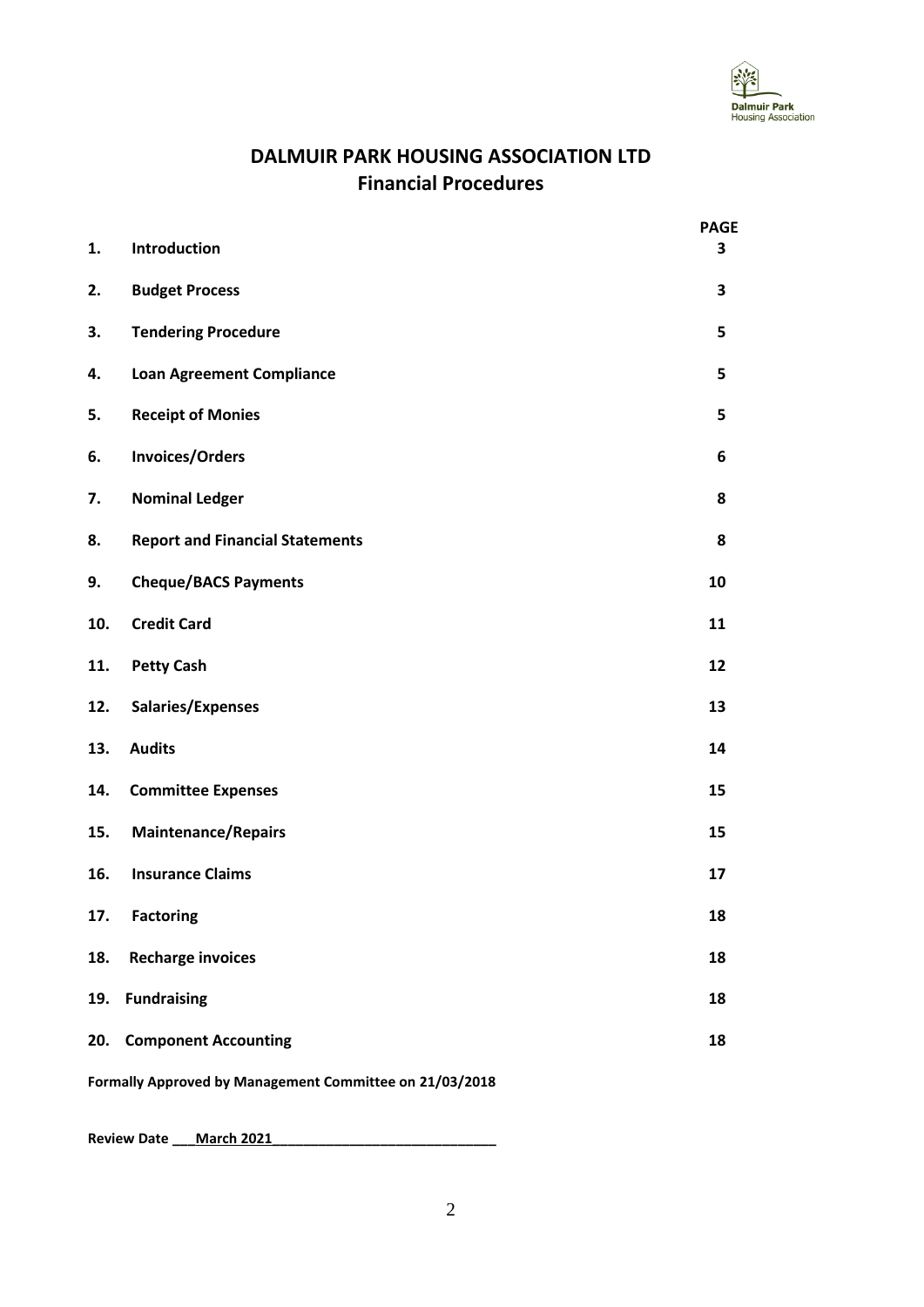

#### **1. INTRODUCTION**

- 1.1 In order to facilitate the efficient and effective operation of the Association in matters relating to the finance and minimise risk in accordance with our Risk Management Policy, a series of financial controls have been established. This is also to ensure compliance with Standard 3 of the Scottish Housing Regulator ('SHR') Regulatory Standards of Governance and Financial Management.
- 1.2 These procedures incorporate basic elements of financial control which exist in most organisations as well as those which may be peculiar to this Association.
- 1.3 It is in the interests of the organisation that these controls are made known and are adhered to by both staff and Committee members. All members of staff and Committee will be made aware of these controls and must comply with the same. Awareness of these controls will form part of the induction for new staff and Committee members.
- 1.4 These procedures shall be reviewed and updated as necessary on an annual basis by the Finance Agent in conjunction with the management team and any amendments shall be considered and approved by the Management Committee.
- 1.5 The Association must ensure that, where records of a financial nature are kept outside the finance section, consultation is held with the Finance Agent and an agreement reached that ensures the way records are kept is appropriate for audit purposes.
- 1.6 In addition, consultation with the Finance Agent and Director and must take place for all transactions which have (or may have) a material financial effect, including any maintenance, purchase or leasing agreements.
- 1.7 It is essential that the Finance Agent and Director be notified immediately of any event which has, or may have, material financial implications for the Association.
- 1.8 These procedures together with the Financial Regulations form part of the overall system of financial and management control and take account of the Scottish Housing Regulator's (SHR) Standards of Governance and Financial Management.
- 1.9 In the event of failure to follow agreed procedures, action may be taken against the offending individual(s) under the Association's disciplinary procedures and/or Code of Conduct (for Committee and staff Members).

#### **2. BUDGET PROCESS**

- 2.1 The value of the budget statement, as a Management tool should be recognised and under no circumstances should the organisation be operating without a comprehensive budget document.
- 2.2 In preparing the budget statement, appropriate consultation and discussion with all sections of the organisation must take place and guidance from the Scottish Housing Regulator must be recognised and considered.
- 2.3 The budget setting process must allow adequate input from all sections within the Association. The Finance Agent shall issue a formal and detailed budget information request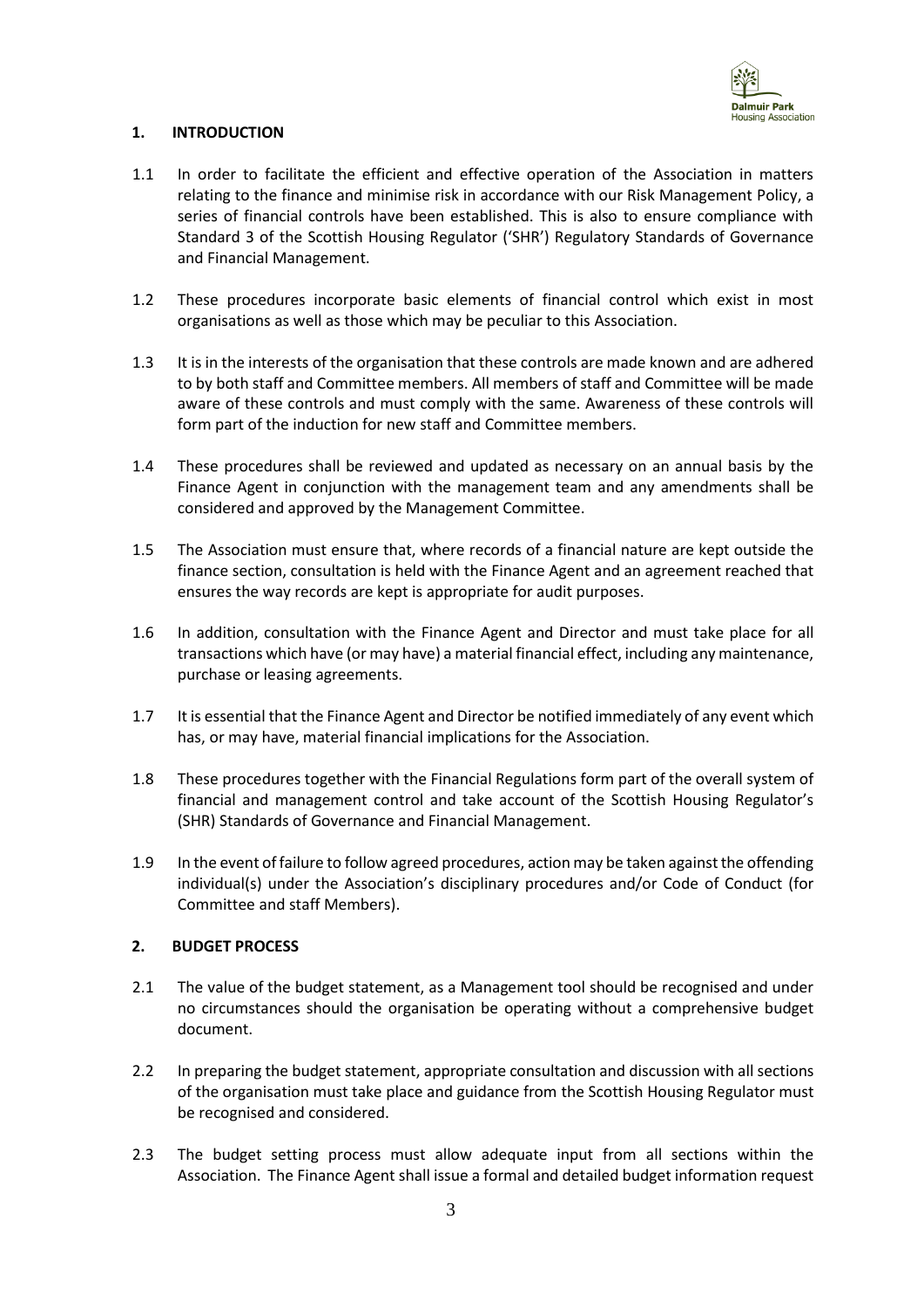

in October of each financial year to budget holders. Budget holders have responsibility for co-ordinating the supply of information to the Finance Agent within agreed timescales.

- 2.4 Budget holders have been determined within the Financial Regulations. Budget holders are responsible for providing detailed information to inform the annual setting of budgets. They are also responsible for monitoring actual income and expenditure against their allocated budget codes and providing detailed information to the Finance Agent with regards any significant variances.
- 2.5 The Audit & Risk Sub Committee shall consider a draft budget for the year in January of each year, also approving the indicative annual rent increase at that point, and then approving the final budget document in March of each year. The final budget document approved for the year must contain appropriate supporting narrative, including details of main assumptions employed, material changes from the previous year, appropriate ratio analysis, covenant compliance review and detailed cash flow projections.
- 2.6 To assist the process of cost allocation within the Association, section heads may be required to complete time allocation sheets as directed.
- 2.7 On completion of the annual budget a copy shall be sent to the external auditor and all funders.
- 2.8 Budget variance reports shall be issued monthly to section head budget holders. Budget holders are expected to formally explain variances to the Finance Agent to allow the preparation of the quarterly management accounts and related Committee reports.
- 2.9 All Section Heads and budget holders should be aware of the budgets within their control and should have in place effective tools for managing their budgets throughout the year. Any requirements to exceed a budget should be drawn to the attention of the Director / Finance Agent immediately and a report submitted to the Committee for approval.
- 2.10 Management accounts will be prepared on a quarterly basis and shall compare the estimated and actual income and expenditure for the period to date and project for the full year against the approved budget. Any material variances must be highlighted and explained to the Committee with the covering report issued within the management accounts.
- 2.11 The quarterly management accounts should include the effect of likely future events on the financial position together with details of the currently projected financial position of the Association at the year-end. In the event of a material adverse change in expected outcomes a revised annual budget may be required to be prepared.

#### *Budget Setting Timetable:-*

| Budget request issued to section head budget holders                       | October  |
|----------------------------------------------------------------------------|----------|
| <b>Budget Information Submitted to Finance Agent</b>                       | November |
| Management Team meet to discuss draft budget                               | December |
| Draft Budget to Audit & Risk Sub Committee then Management Committee       | January  |
| Tenant Consultation on Rent Increase proposal                              | December |
| Rent increase proposal to Management Committee                             | January  |
| Final Budget updated to reflect any changes and rent increase decision and | March    |
| formal approval by the Management Committee                                |          |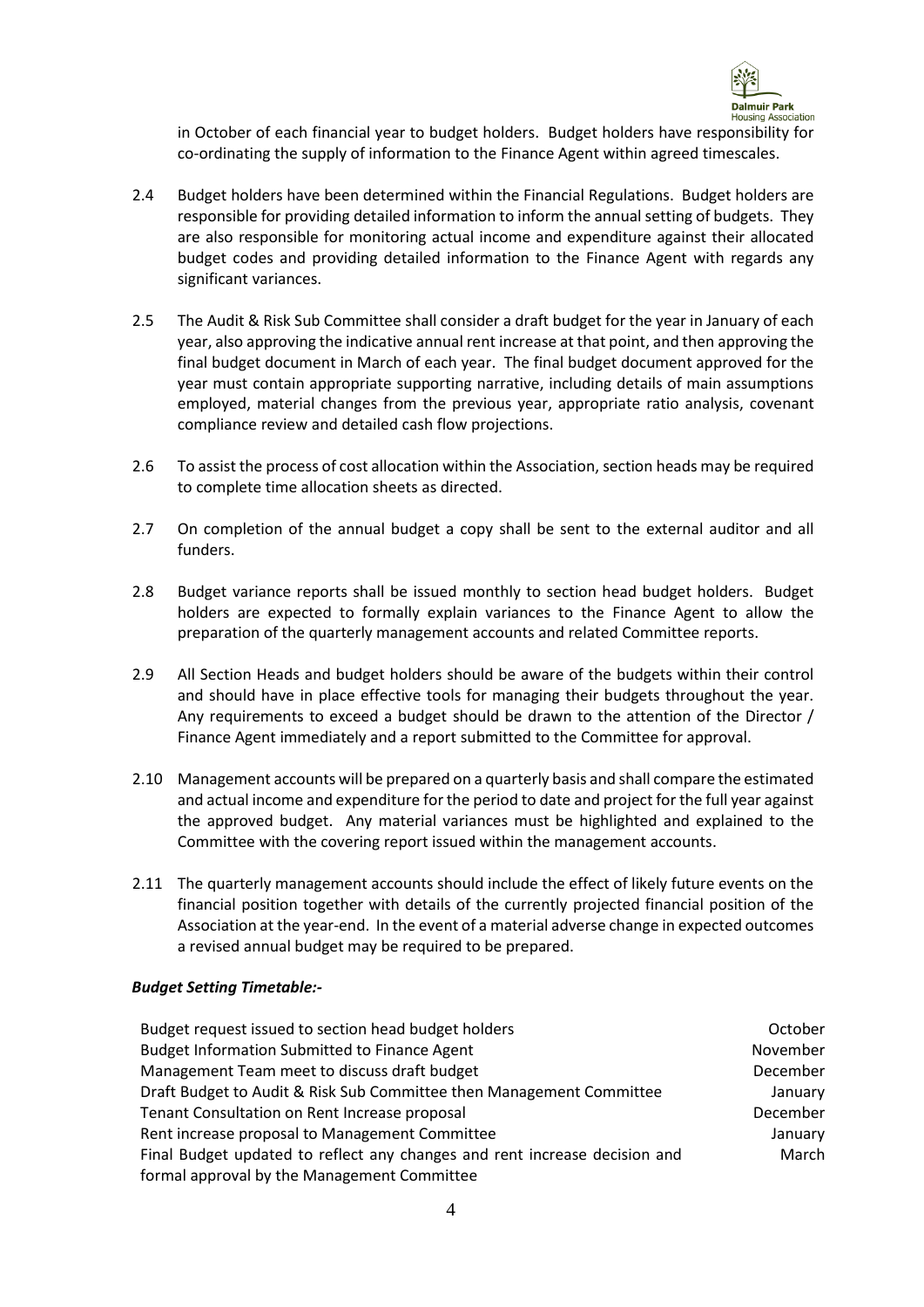

#### **3. TENDERING PROCEDURE**

3.1 Full details of the Association's approach to procurement for works and services and the related detailed tendering process can be found in the Procurement Policy.

#### **4. LOAN AGREEMENT COMPLIANCE**

- 4.1 In order to ensure the proper monitoring of compliance of the Association's loan agreements with its lenders, the following clauses and their contents must be noted: -
	- Information
	- **Covenants**
	- Valuations
	- Default
- 4.2 The Association's Finance Agent shall have the responsibility for ensuring the monitoring and submission of financial information to the Audit & Risk Sub Committee and the Management Committee including: budgets, quarterly management accounts, annual accounts, covenant monitoring and revision of long term projections.
- 4.3 All Section Heads and Committee members of the Association have a duty of responsibility regarding full awareness and adherence to the terms and conditions of all Loan Agreements with its lender.

#### **5. RECEIPT OF MONIES**

- 5.1 The Finance Agent will ensure that appropriate processes are in place for the timely and accurate recording of all monies due to the Association.
- 5.2 To minimise risk the Association will attempt to limit the level of cash payments made directly into the office.
- 5.3 Cash payments will be accepted in certain circumstances, however, staff will advise the tenant or owner of the options to make future payments (Direct Debit, Allpay app).
- 5.4 If a tenant/factored owner/service user pays personally by cheque at the office, the following procedures apply:
	- a. The staff member will check that the cheque is correctly made out and ensure it is receipted accordingly.
	- b. The cheque is then passed to a member of the Finance Team, who will log it in the payment book, located in the relevant cash collection boxes held in the Association's safe.
	- c. Finance Section will pay the cheque into the Association's rent/DOSCG/current bank account.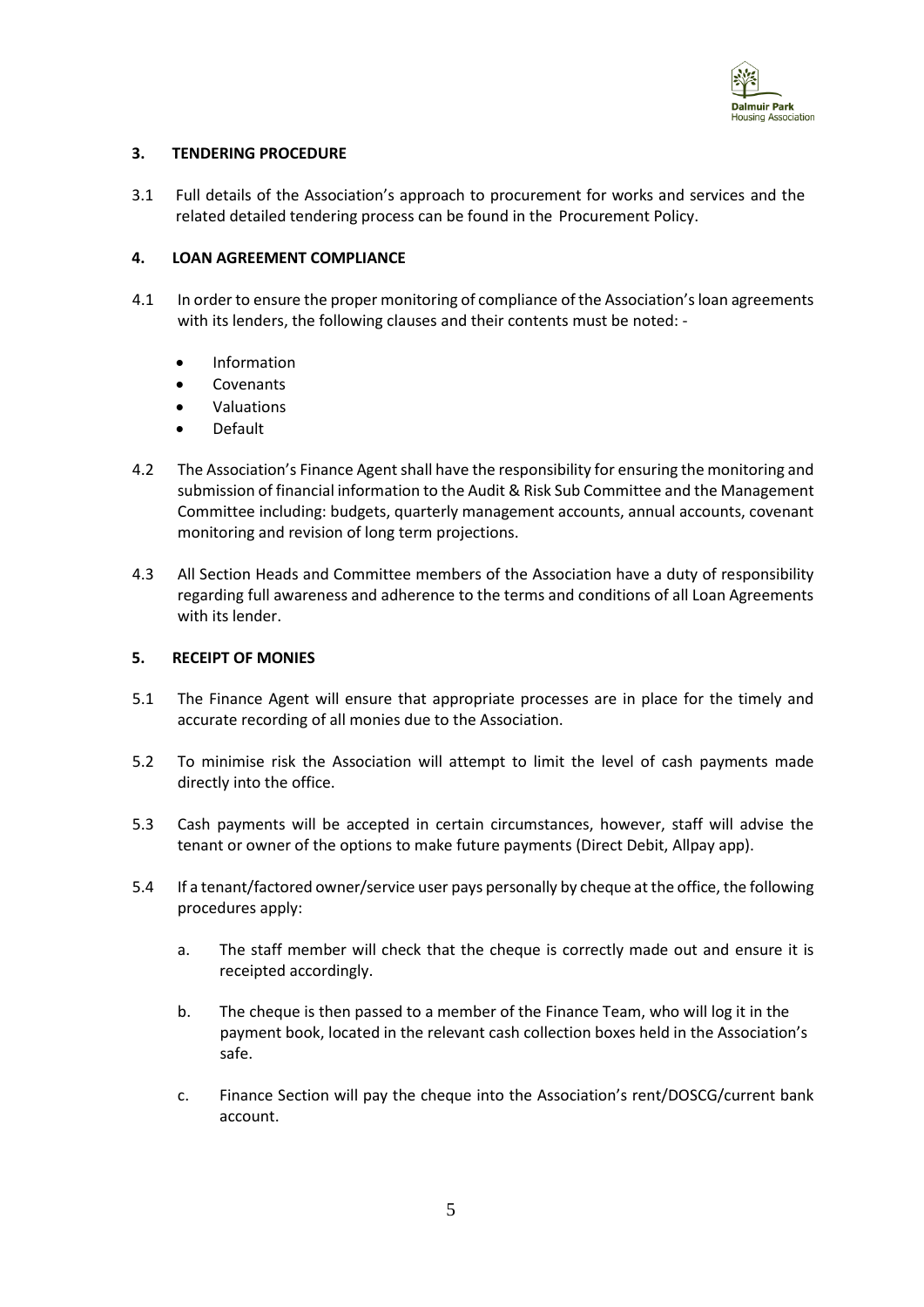

- 5.5 If a cheque is received in the post, the following procedures apply:
	- a. The record of receiving the cheque will be entered into the mail book and signed.
	- b. Reception staff will check that the cheque is correctly made out and then pass the cheque to the Finance Section who will countersign the mail book to confirm receipt of the cheque.
	- c. Finance Section will pay the cheque into the relevant bank account.
- 5.6 All monies received shall be reconciled by one of the finance team and recorded within the relevant pay-in books (Rent/General/DOSCG) allowing two members of staff to lodge all monies received at the bank.
- 5.7 Housing and Finance staff are authorised to accept electronic payments. This requires to be administered through the Associations Allpay/Callpay website. All trained staff have their own username and password to access this system and will never share passwords.
- 5.8 It is the responsibility of the Finance Team to process rent, factoring, DOSCG and any other payments received into the appropriate ledgers daily.

#### **6. INVOICES/ORDERS**

- 6.1 The Association operates a Purchase Ordering system. The purchase order of all nonmaintenance goods, services and other relevant items shall be made by the Corporate Services Team usually acting under the instructions of a member of the management team, but also from other staff acting within the limits set by the Scheme of Financial Delegation in the Financial Regulations.
- 6.2 When non-maintenance goods are ordered in this manner a copy of the purchase order, together with supporting documentation, often a confirmation e-mail, will be filed in the Credit Card or Purchase Order file. When the goods are delivered, any delivery note shall be attached to the purchase order pending receipt of the invoice. When the invoice is received this will be matched with the appropriate purchase order and delivery note and checked to see if it agrees.
- 6.3 Invoices received shall be date stamped by the relevant staff member and passed to the finance team who will log the details on the purchase ledger system prior to distribution to the relevant department for checking and authorisation.
- 6.4 On receipt of non-maintenance invoices, the finance team will log the invoice onto the purchase ledger system and pass to the relevant budget holder who will attach the purchase order and if satisfied that the invoice is correct should authorise the invoice for payment.

The Scheme of Financial Delegation for authorising invoices is noted below. A full list of Delegated Authorities is noted in the Financial Regulations.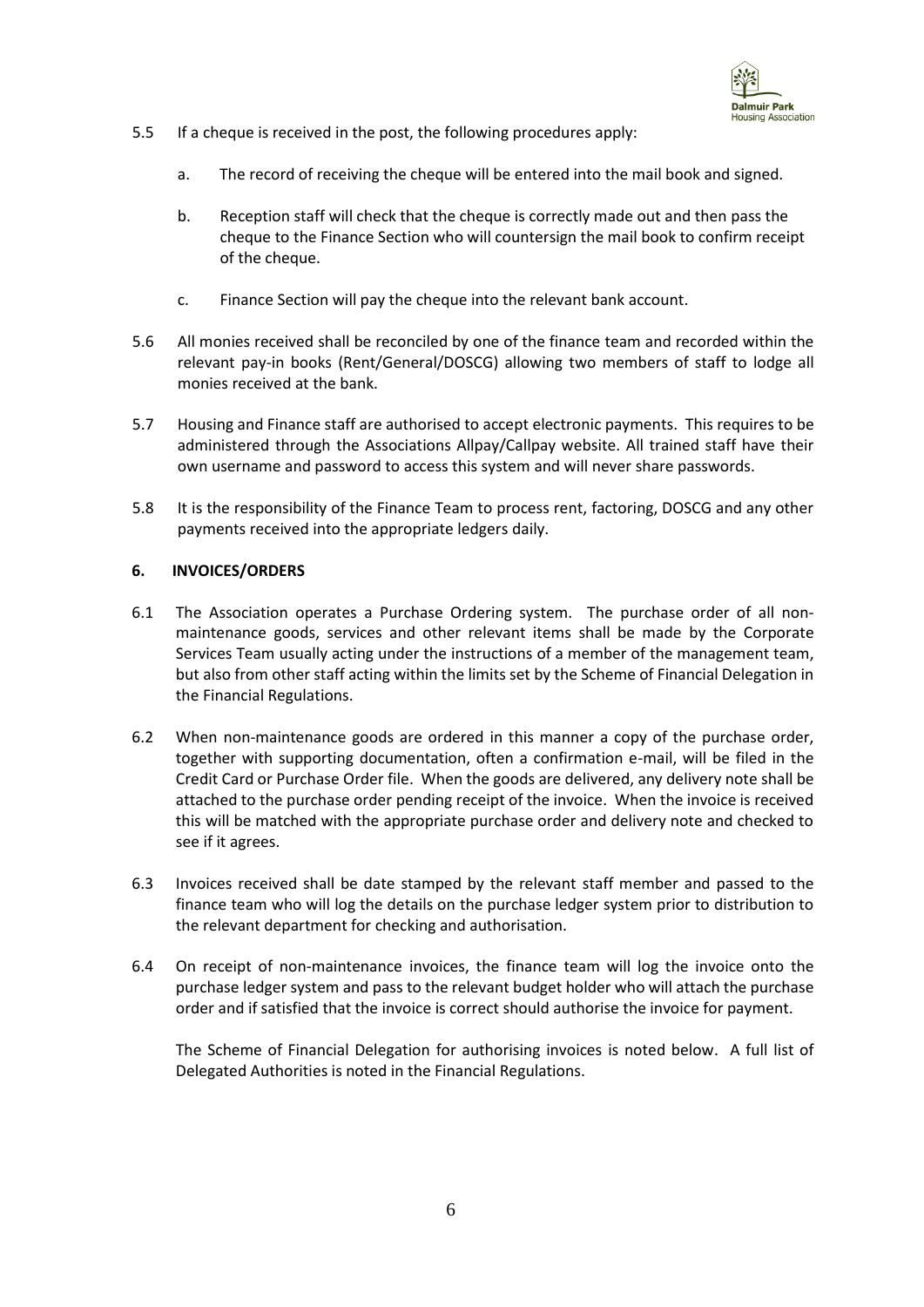

| Role                              | Level of Authority                    |
|-----------------------------------|---------------------------------------|
| Property Services Assistant - Gd3 | up to $£250$                          |
| Property Services Assistant - Gd5 | up to £500                            |
| <b>Finance Officer</b>            | up to £500                            |
| Senior Finance Officer            | up to £1,000                          |
| Corporate Services Officer        | up to £1,000                          |
| <b>Housing Officers</b>           | up to $£1,000$                        |
| Housing / Property Manager        | up to £5,000 (legal fees)             |
| <b>Property Services Officer</b>  | up to £5,000                          |
| Housing / Property Manager        | up to £10,000 (Repairs & Maintenance) |
| Director/Statutory Manager        | up to £10,000 (General)               |
| Director                          | Over £10,000 (Repairs & Maintenance)  |

- 6.5 All maintenance orders shall be supported by a works order issued on Kypera Hometeam. Invoices received in respect of repair related expenditure shall be matched with a copy of the maintenance order and be authorised and approved for payment in line with the Financial Regulations.
- 6.6 Any member of the Maintenance staff team can process a maintenance order, however, only those with appropriate delegated authority as set out in the Financial Regulations have the authority to authorise these.
- 6.7 A list of approved suppliers is in place and shall be revised annually and approved by the Management Committee. Goods and services should be ordered from the approved suppliers wherever possible. Approval from the Director should be sought where a nonapproved supplier is to be utilised.
- 6.8 On at least a quarterly basis the Finance Officer shall review all unmatched non-maintenance purchase orders and make enquiries of relevant staff as to the status of the order.
- 6.9 On at least a quarterly basis the Property Services Assistant shall review all unmatched maintenance orders and make enquiries as to the status of the order.
- 6.10 Purchase invoices will be processed onto the purchase ledger in a timely manner. Prior to processing any purchase invoice, it will be reviewed for financial accuracy. Each purchase invoice will be allocated a unique reference number, which is generated in the Purchase Ledger system.
- 6.11 The Finance team will review all invoices approved for payment by budget holders as required to ensure they are supported by an appropriately approved purchase order and there are no discrepancies between the purchase order and the purchase invoice and to ensure that they are authorised in line with Scheme of Financial Delegation.

#### **7. NOMINAL LEDGER**

7.1 Required journals shall be written up and posted in a timely manner by the Finance team.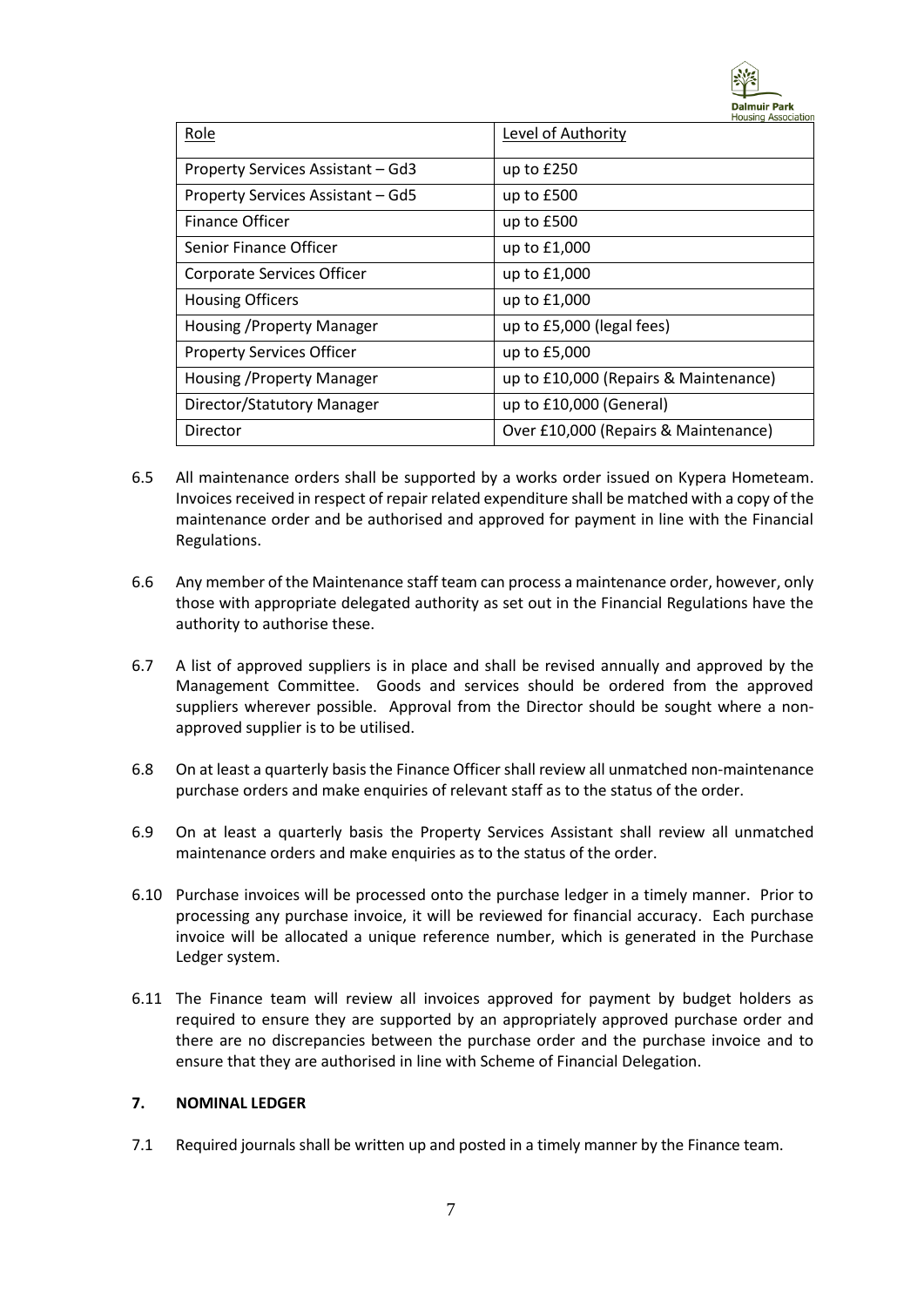

- 7.2 The journal sheets are prepared for each journal posted. Who prepared and posted each journal should be noted on the journal document.
- 7.3 Journal sheets and their supporting documentation shall be retained on file within the Finance team. The journals file will be reviewed at least once a quarter by the Finance Agent.
- 7.4 Cash book postings are made monthly to reflect receipts and payments, including those paid via standing order and direct debit, and inter account bank transfers.
- 7.5 Suspense accounts are investigated and cleared on a quarterly basis.
- 7.6 Monthly reviews or reconciliations will be carried out on all balance sheet accounts and shall be reviewed by the Finance Agent.
- 7.7 A formal month end process is in place, with an agreed timetable, to close the ledger for the previous month. All month-end reconciliations are signed-off by the appropriate staff member.
- 7.8 The month end checklist will be completed within 3 weeks of the period end by the Finance team.

#### **8. REPORT AND FINANCIAL STATEMENTS**

8.1 At the end of each financial year, the following process and timetable will be observed led by the Finance Agent/ Finance Officer to produce the audited and approved Report and Financial Statements of the Association:

| <b>Task</b>                                                                                      | Owner                                              | <b>Timeline</b> |
|--------------------------------------------------------------------------------------------------|----------------------------------------------------|-----------------|
| Budget owners to ensure invoicing of completed<br>services/works                                 | <b>Budget holders</b>                              | By 31 March     |
| End of accounting year - books close                                                             | <b>Finance Officer</b>                             | 31 March        |
| Date agreed with External Audit for visit                                                        | Finance Agent/<br>Senior Finance<br>Officer        | By 31 March     |
| Trial balance on all accounts prepared                                                           | Finance Agent/<br><b>Senior Finance</b><br>Officer | Mid-April       |
| All account adjustments (accruals, pre payments etc.)<br>input and full reconciliations complete | Finance Agent/<br><b>Senior Finance</b><br>Officer | By mid-May      |
| Draft Report and Financial Statements prepared                                                   | Finance Agent/<br><b>Senior Finance</b><br>Officer | By June         |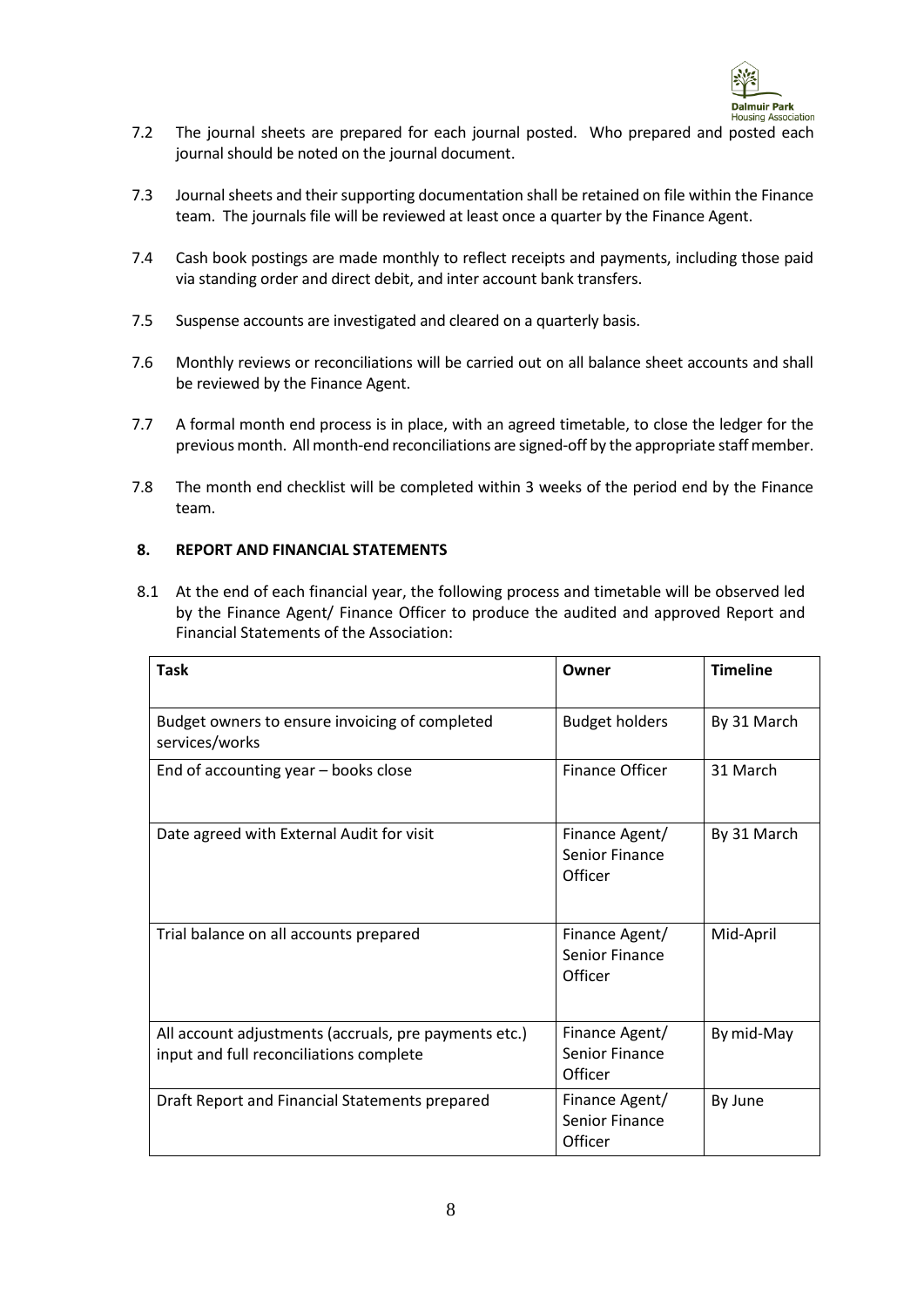

| Draft Report and Financial Statements discussion at   | Finance Agent/              | By           |
|-------------------------------------------------------|-----------------------------|--------------|
| <b>Management Team</b>                                | <b>Senior Finance</b>       | mid-June     |
|                                                       | Officer                     |              |
| <b>External Audit visit</b>                           | <b>External Auditors</b>    | Complete     |
|                                                       |                             | by end       |
|                                                       |                             | June         |
| Audited Report and Financial Statements and           | Finance Agent/              | August       |
| Management letter to Audit & Risk Sub Committee for   | <b>Senior Finance</b>       |              |
| full review                                           | Officer                     |              |
| Audited Report and Financial Statements and           | Finance Agent/              | August       |
| Management letter to Management Committee for         | <b>Senior Finance</b>       |              |
| approval                                              | Officer                     |              |
| Report and Financial Statements and External Auditors | Finance Agent/              | September    |
| Report laid before the Annual General Meeting         | <b>Senior Finance</b>       |              |
|                                                       | <b>Officer and External</b> |              |
|                                                       | Auditor                     |              |
| Audited Financial Statements Return to the Scottish   | Finance Agent/              | 30 September |
| <b>Housing Regulator</b>                              | <b>Senior Finance</b>       |              |
|                                                       | Officer                     |              |
| <b>Audited Financial Statements to Lenders</b>        | Finance Agent/              | September    |
|                                                       | <b>Senior Finance</b>       |              |
|                                                       | Officer                     |              |
| Audited Financial Statements to Financial Conduct     | Finance Agent/              | October      |
| Authority                                             | <b>Senior Finance</b>       |              |
|                                                       | Officer                     |              |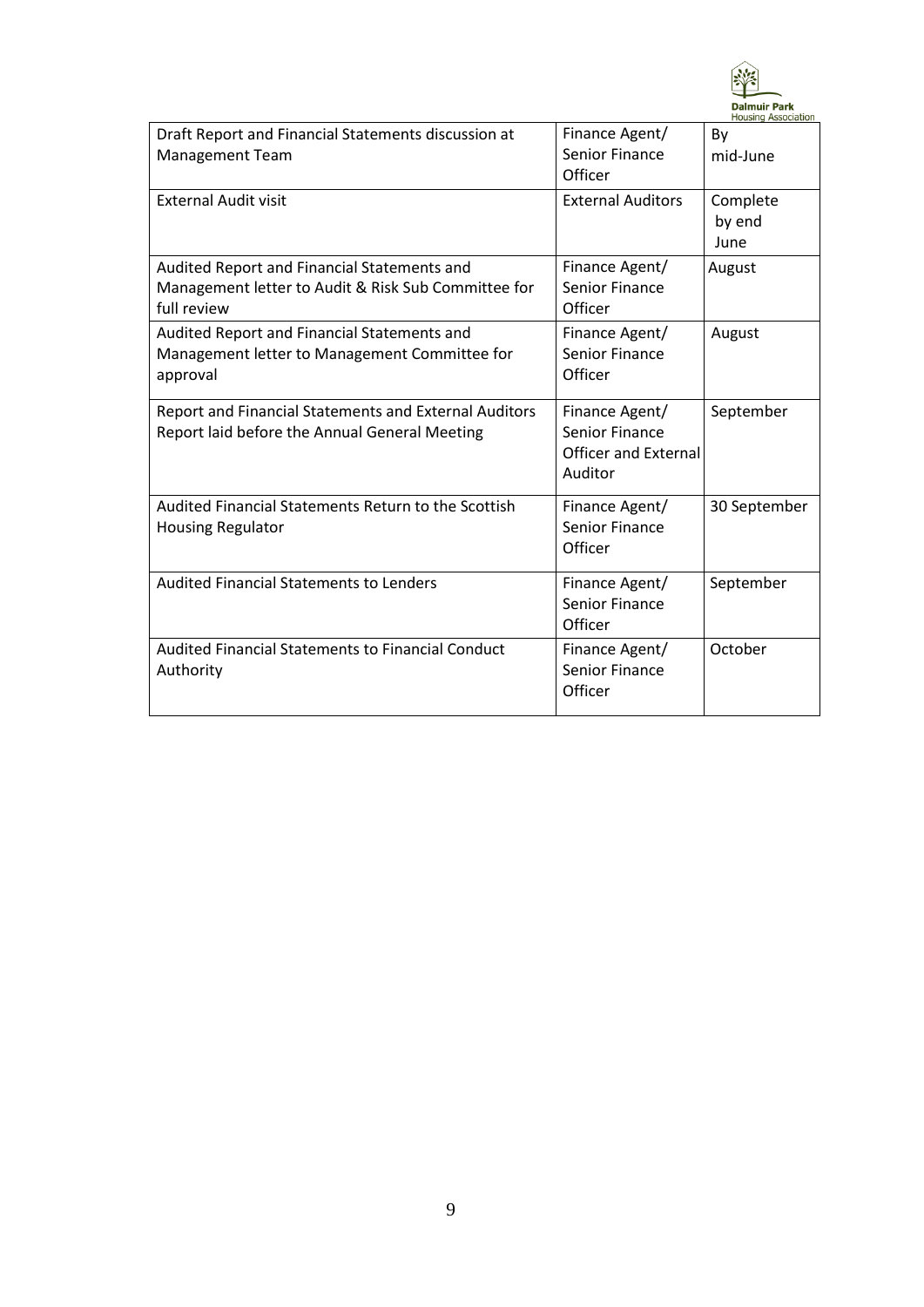

#### **9. CHEQUES/BACS PAYMENTS**

- 9.1 The Association pays its suppliers monthly. Ad hoc payment runs will be processed for overhead invoices, utility invoices and Interim Certificates. This will be performed by either the Finance Assistant or the Finance Officer. Payments will be made by BACS transfer but where this is not possible payment will be made by cheque.
- 9.2 The person performing the payment will first review the purchase ledger to identify all invoices due to be paid before the next payment run. They will also ensure that all identified invoices have been returned to Finance and are all appropriately authorised in accordance with the Financial Regulations.
- 9.3 The person making the payment will print off the purchase ledger payment report, BACS Authorisation Report, and attach to all the invoices (appropriately authorised) to be paid as part of that run. Given that at this stage all the invoices have already been authorised the requirement in presenting the above documents is for the payment itself to be authorised. This will be done in line with the Association's cheque / BACS mandate with the bank (see Appendix 1). The individual authorising the payment should sign the payment report and the BACS payment sheet to certify that both documents contain the same payment details.

Where the Senior Finance Officer is preparing the payment run, they are unable to authorise the BACS run for payment

- 9.4 Cheques should be issued to the payee together with a remittance advice taken from Kypera Financials confirming payment details. BACS payees should receive a remittance; this will be posted by the finance team.
- 9.5 Cheques issued should run in numerical order.
- 9.6 In the event that no invoice is available e.g. petty cash, rent refund etc., a completed cheque/BACS request voucher must be available and be fully authorised in accordance with the invoice procedures. It is the responsibility of the Officer requesting payment to complete the cheque/BACS request voucher.

| <b>Bank</b> | Bank A/c Name | <b>Account Number</b> | <b>Sort Code</b> |
|-------------|---------------|-----------------------|------------------|
| <b>BOS</b>  | Rent $a/c$    | 00134921              | 80-13-15         |
| <b>BOS</b>  | Current a/c   | 00134913              | 80-13-15         |
| <b>BOS</b>  | HOBS $a/c$    | 01414401              | 80-13-15         |
| <b>BOS</b>  | DOSCG a/c     | 06000887              | 80-13-15         |

9.7 The Association currently operates the following bank accounts:

It is the responsibility of the Management Committee to authorise the opening and closing of Bank and Building Society Accounts. The Finance Agent and Director are responsible for the holding of the Association's Bank and Cheque Books.

9.8 Payments to creditors shall be made in accordance with any contractual obligation. Where no contractual obligation exists, payment should normally be made within 30 days of invoice date/date receiving invoice.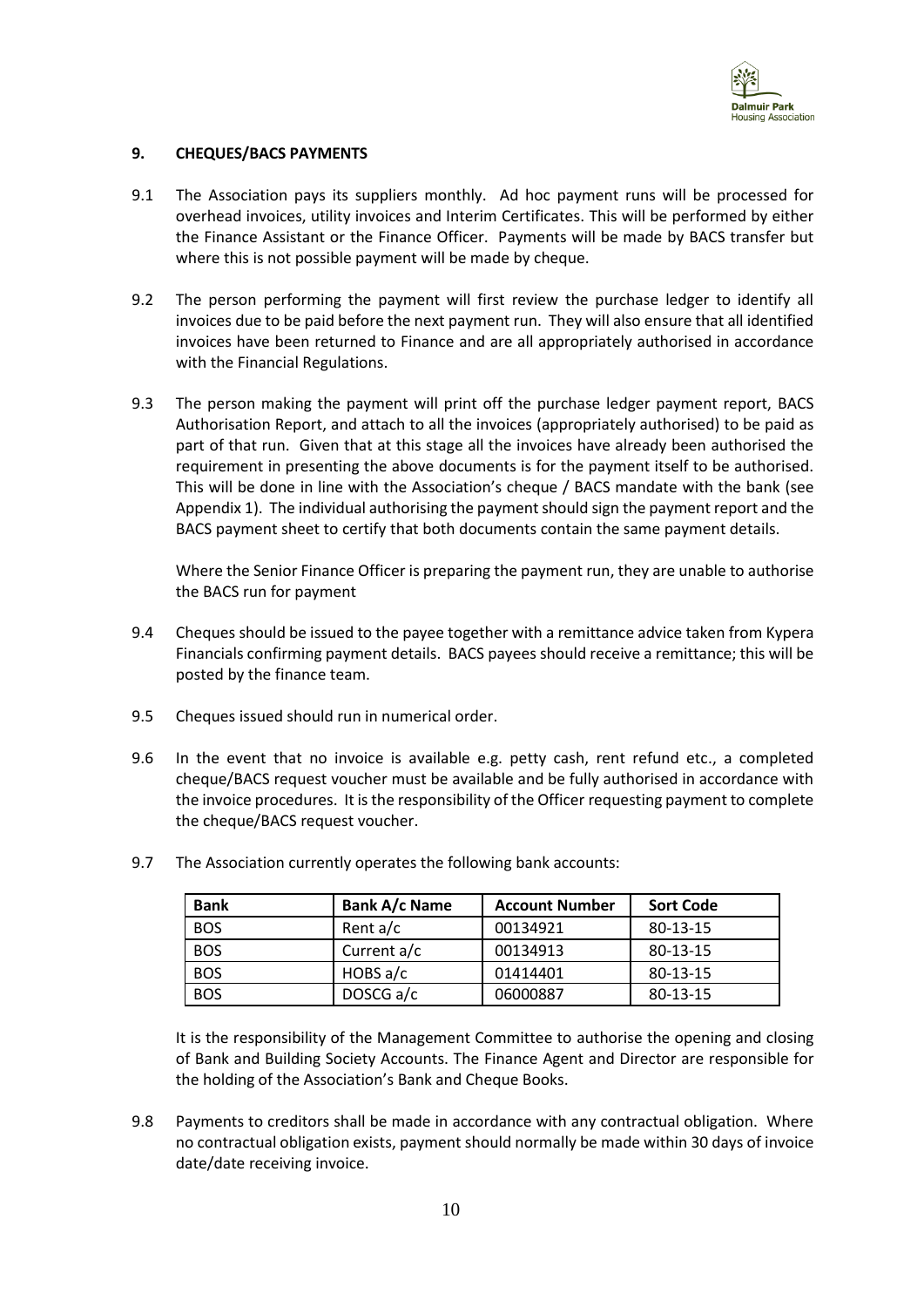

9.9 In the event of an amendment to any supplier bank account being notified by e-mail the finance team shall contact the payee directly and request written confirmation of the change on company headed paper. No payments will be made until amendment is verified. Any discrepancies will be reported immediately to the Director or the Finance Agent.

#### **10. CREDIT CARD**

- 10.1 The Association has a MasterCard with the Bank of Scotland, which is held in the safe in the Association's offices. The card has a maximum spend limit of £10,000. The card is in the name of the Senior Finance Officer.
- 10.2 The credit card is held for use in limited circumstances. Any items being purchased with the credit card should do in line with the Invoices/Orders system described at section 6 above. All items purchased by credit card should be for business purposes. Purchases on the credit card will be reconciled to the statement on a monthly basis.
- 10.3 The credit card limit of £10,000 shall be reviewed on an annual basis and adjusted if considered necessary. Changes to the credit card limit must be justified to and approved by the Management Committee.
- 10.4 Only the Senior Finance Officer/Finance Agent or Director must authorise use of the credit card in line with the Scheme of Financial Delegation. The individual making the request must explain the purpose of its use and must be able to provide back-up for the transaction. If satisfied the payment will be made by the cardholder, or in their absence the Finance Officer. A purchase order will be generated along with supporting documentation and filed in the Credit Card folder for subsequent matching with the statements. The purchase order will be signed in line with the Association's Financial Regulations.
- 10.5 When the monthly credit card statement is received, all transactions will be matched with the purchase orders/supporting documentation.
- 10.6 Any bank charges appearing on the statement will be verified by the Finance team for accuracy.
- 10.7 There should be no circumstances under which the credit card is used in error and for any other purpose than in relation to business for the Association.
- 10.8 At no time should the Credit Card be used by any staff or Committee member for personal use or other purposes other than expenditure wholly and necessarily incurred on Association business.
- 10.9 The balance on the statement will be cleared each month, by direct debit, to ensure no interest charges are incurred.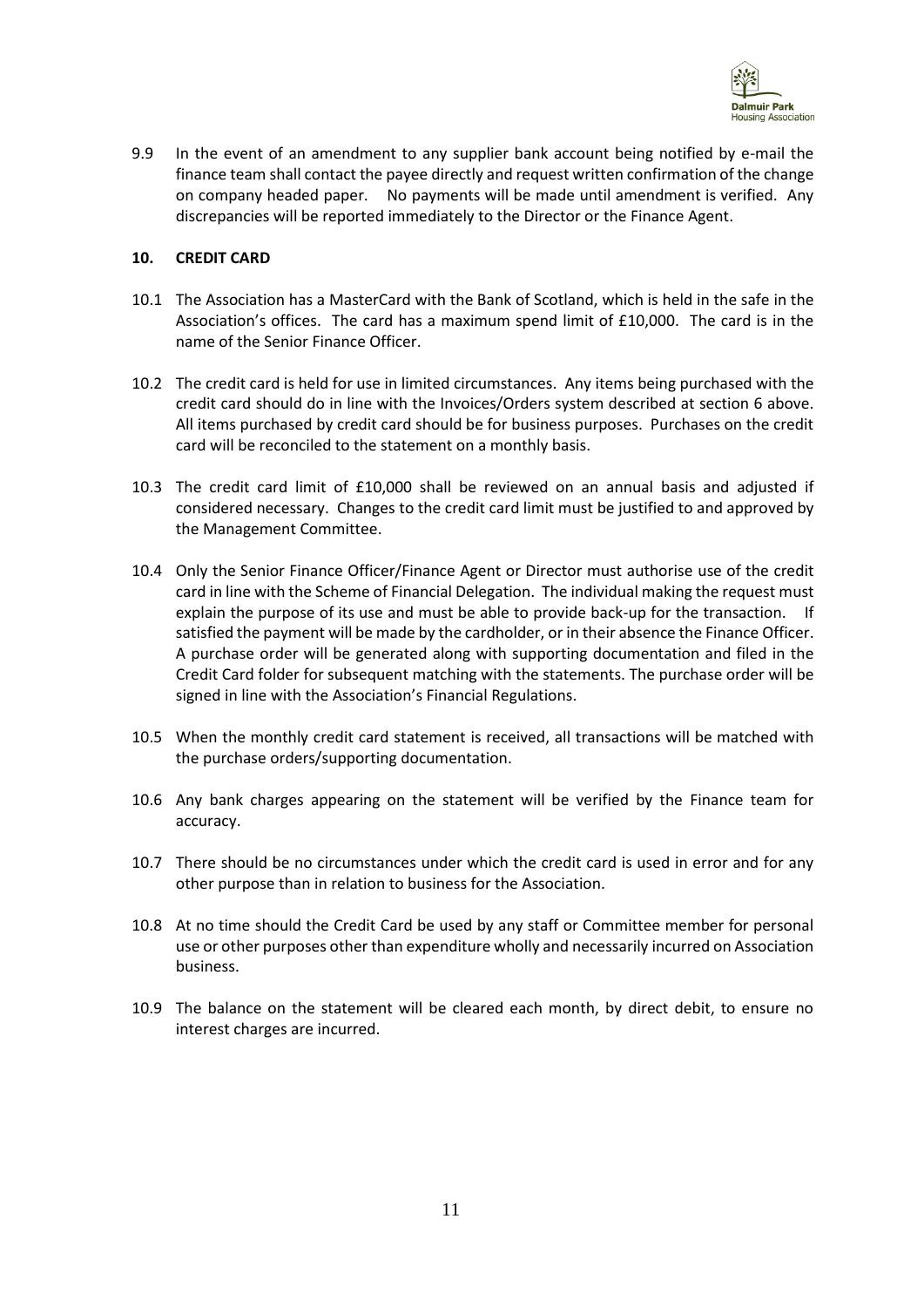

#### **11. PETTY CASH**

- 11.1 The petty cash will be the responsibility of the Finance Assistant, and in their absence the Finance Officer. When not in use the petty cash box will be locked and kept in the safe which is also locked when not in use. It will be the responsibility of the person maintaining the petty cash to review the level of cash in the box and to arrange at an appropriate time for it to be topped up. The standard limit for petty cash in the office is £500.
- 11.2 All requests to reimburse the petty cash should be made through a cheque request form, with the cheque signed by two authorised signatories in accordance with the cheque signing procedures.
- 11.3 The use of petty cash should be restricted normally to small sundry items which cannot be purchased through the normal invoicing procedures. Examples of such items would be:
	- a. Gas/Electricity top ups.
	- b. Reimbursement of small sundry expenses such as tea, milk, meeting refreshments, etc
	- c. Reimbursement of sundry travel expenses where it is not practical to claim them through the payroll.
- 11.4 At no time should the petty cash tin be used by any staff or Committee member for personal use or other purposes other than expenditure wholly and necessarily incurred on Association business.
- 11.5 The person claiming the petty cash expense must provide a receipt for the item purchased.
- 11.6 The person responsible for the petty cash will complete a petty cash voucher for each claim, which will correspond to the receipt. They will then count out the cash in the presence of the person making the claim, who will also check it. Once the amount has been paid both persons will sign the petty cash voucher which will then be filed in the petty cash vouchers file with the receipt attached.
- 11.7 The person responsible for the petty cash maintains a petty cash book on Excel which is updated at the point of each transaction, thus ensuring that the balance of the cash in the box should agree with the spreadsheet.
- 11.8 At the end of each month the balance of cash in the petty cash tin is reconciled to the petty cash spreadsheet. When the cash reconciliation has been carried out this should be noted on the spreadsheet. This is double checked and verified by another member of the Finance team.
- 11.9 At the end of each month the petty cash spreadsheet will be totalled and posted to the Kypera Financials nominal by either the Senior Finance Officer or the Finance Officer.
- 11.10 Any differences upon reconciling the petty cash should be reported in the first instance to the Association's Senior Finance Officer for further investigation. If this remains unresolved it should be reported to the Finance Agent who will report this to the Director if appropriate.
- 11.11 Petty Cash at Dalmuir Out of School Care Group is the responsibility of the Co-ordinator and in their absence, the staff member covering. The standard limit for petty cash is £250. Staff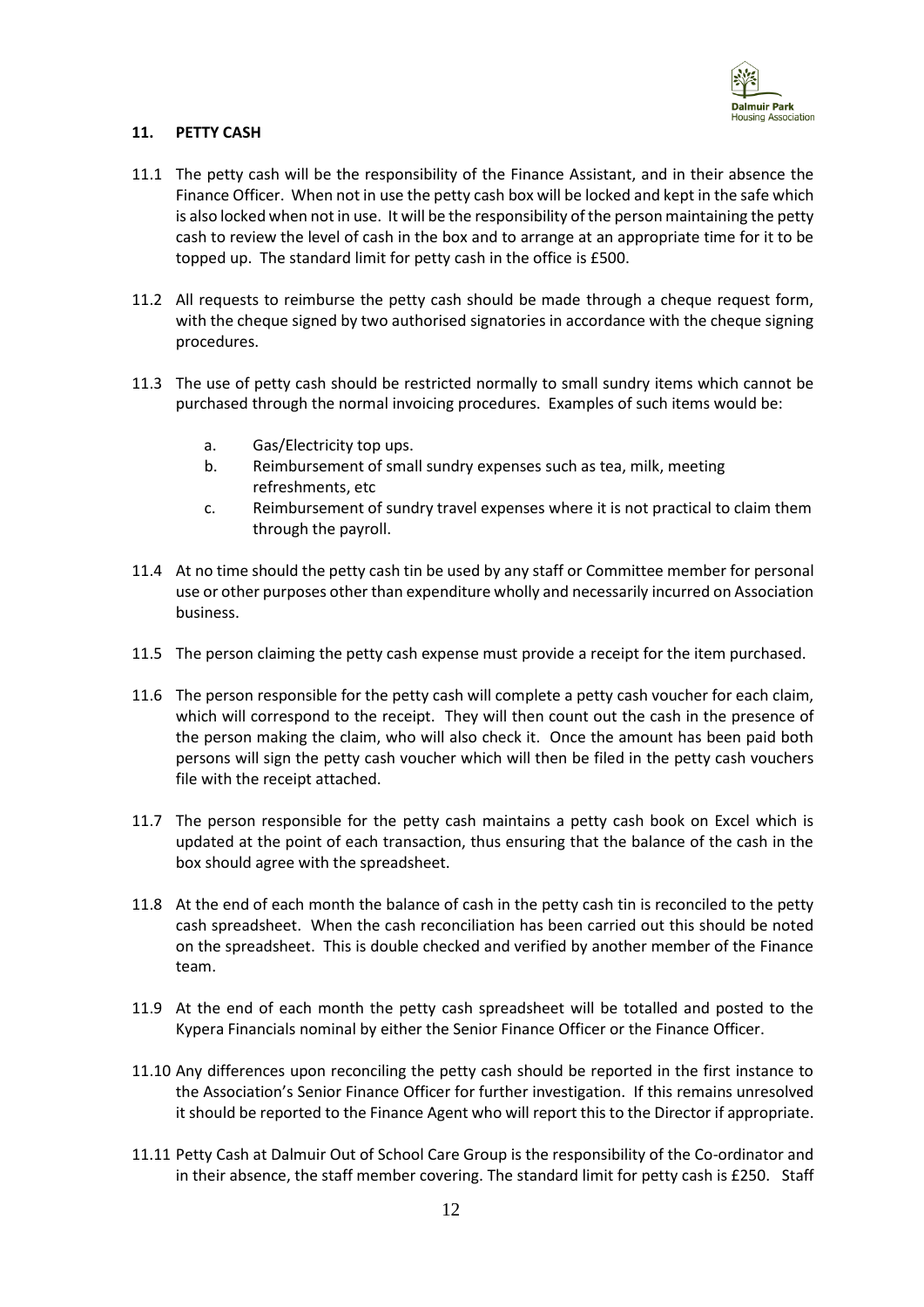

will complete a petty cash voucher for each claim, which will correspond to the receipt. They will then count out the cash in the presence of the person making the claim, who will also check it. Once the amount has been paid both persons will sign the petty cash voucher which will then be filed in the petty cash vouchers file with the receipt attached.

At the end of each month the petty cash spreadsheet will be totalled and verified by another member of staff before sending to the Finance Officer for posting.

On occasion, requests for petty cash top up should be made to the Finance Officer, who will process the request.

11.12 Petty Cash at Nairn Street & Shaftesbury Street Sheltered Housing Complexes is the responsibility of the Warden and in their absence, the staff member covering. The standard limit for petty cash is £25. Petty cash is used for small sundry items. Staff will complete a petty cash voucher for each claim, which will correspond to the receipt.

The staff member will sign the petty cash voucher which will then be filed in the petty cash vouchers file with the receipt attached. The vouchers will be verified by the Finance Team at the time of a request for petty cash top up.

At the end of each month the petty cash spreadsheet will be totalled and verified.

#### **12. SALARIES/EXPENSES**

- 12.1 The Corporate Services Officer is responsible for the HR records of the Association. It is the responsibility of the Corporate Services Officer or in her absence the Corporate Services Assistant to ensure that all relevant information with regards payroll is provided to the Finance team at least two weeks prior to the payroll processing date. This should include approved starters and leavers forms, and approved salary changes.
- 12.2 Salary and wage increases arising from staff promotions or pay awards must be approved by the Management Committee annually as part of the budget process prior to any payment being made. Any changes in salary amounts due must be confirmed in writing to the individual staff member with a copy of the letter being retained in the Finance personnel files.
- 12.3 Overtime will be paid in line with the Association's Attendance Management Policy. A request for overtime must be approved by the Director in advance. Overtime will be noted on a monthly timesheet and authorised by the Director.
- 12.4 Payment of expenses shall be made in accordance with the Staff Expenses policy. Any request for reimbursement of expenses/mileage costs should be accompanied by an expenses claim form signed by the individual requesting payment and authorised in accordance with the Financial Regulations. Receipts should be provided where possible.
- 12.5 All sickness absences of less than 5 working days require completion of a self-certification sickness form.
- 12.6 All sickness absences of over 5 working days require a Statement of Fitness for Work from the employees' GP to cover ongoing absence.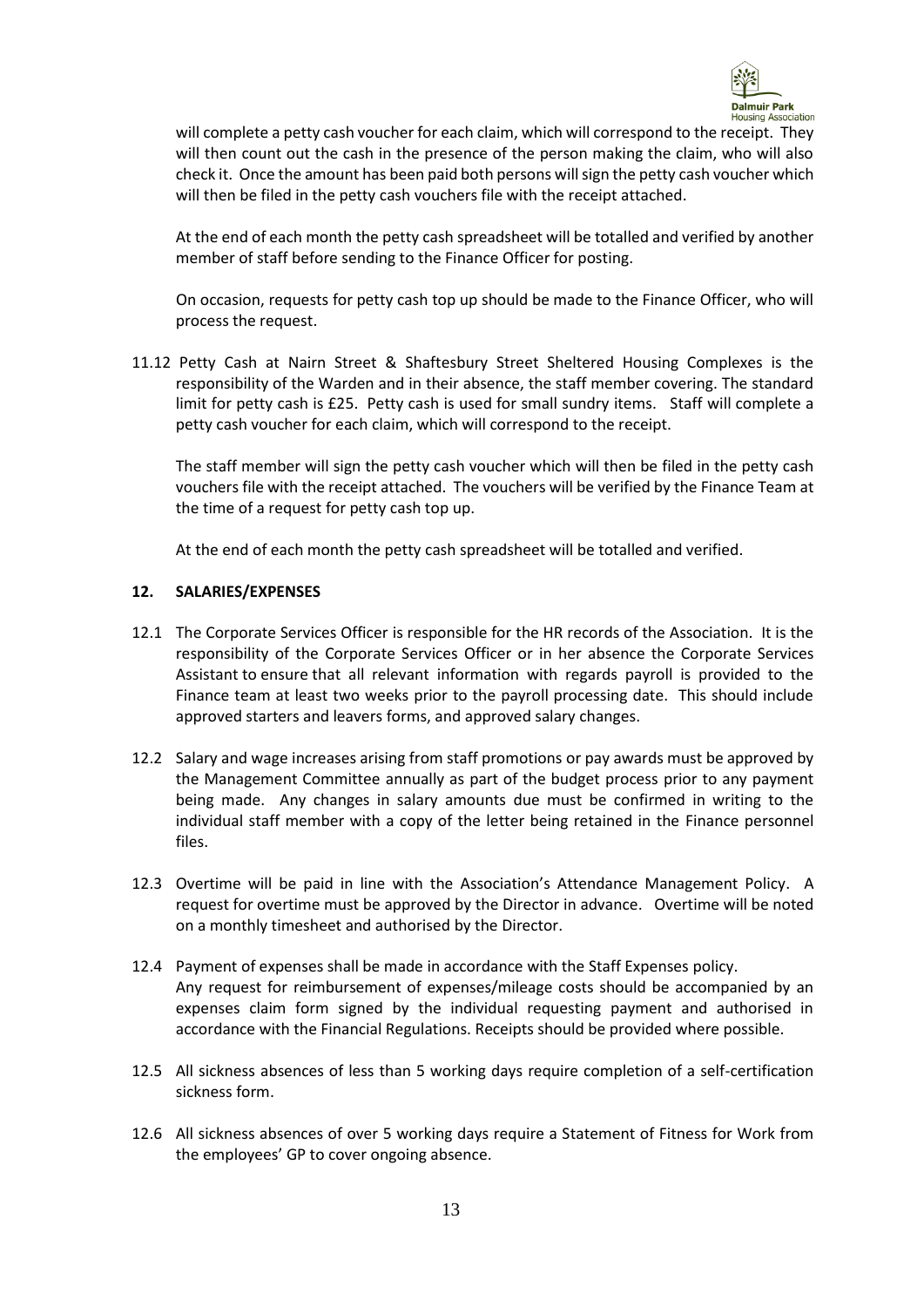

- 12.7 The Corporate Services Officer or in their absence, the Corporate Services Assistant, will provide the Senior Finance Officer/Finance Officer a copy of the Sickness Absence Register on a monthly basis, to ensure that the finance team are made aware of all absences from work arising from sickness for the purposes of paying statutory sick pay.
- 12.8 Salary processing is carried out by the Senior Finance Officer, or in their absence by the Finance Officer. The deadline to submit all claims for travel expenses, overtime, subsistence etc is  $15<sup>th</sup>$  of the month. If staff fail to submit claims on time, these will not be paid until the following month. Expenses claims must be submitted within 3 months to avoid losing.
- 12.9 Once the salaries have been prepared by Senior Finance Officer, they will be reviewed alongside the Finance Officer for accuracy. The Finance Agent or in their absence, another authorised signatory, will sign and date Sheet 1 and Sheet 2 of the Sage payroll summary to confirm this has been done.
- 12.10 The Finance team will next prepare all the appropriate BACS Payment form for authorisation. This is authorised by the Finance Agent, or in their absence another authorised signatory, along with a bank authorising password. All BACS payment forms will be supported by appropriate salary reports from Sage.
- 12.11 Once the BACS Payment forms have been authorised the Senior Finance Officer will fax the payment form to the bank for processing.
- 12.12 Salary payments are due on the  $28<sup>th</sup>$  of each month (or the last working day prior to this) and shall be processed at least four days prior to this to ensure adherence with the timetable. The payment period in December will vary in line with agreed holiday arrangements.
- 12.13 The Finance team are responsible for submission of all PAYE returns and Pension contributions in accordance with statutory timetables.
- 12.14 Any changes in employment terms must be approved by the Director if within the approved budget and must be conveyed to the staff member in writing and a copy of the letter held within the personnel files.
- 12.15 Any voluntary deductions from pay must be supported by written authorisation given by the employee.
- 12.16 Other than in respect of any special December holiday arrangements (see 12.12 above) early payment of salaries will not be permitted.
- 12.17 Any settlement agreements must be approved by the Management Committee subject to a business case to support payments made.

#### **13. AUDITS**

13.1 An audit of Sheltered Housing Tenants Funds and the petty cash will be carried out by two members of the Finance Team on an annual basis. The audit will consist of verification of cash held, transactions processed and bank balance. A brief post-audit report will be submitted to the Audit & Risk Sub Committee.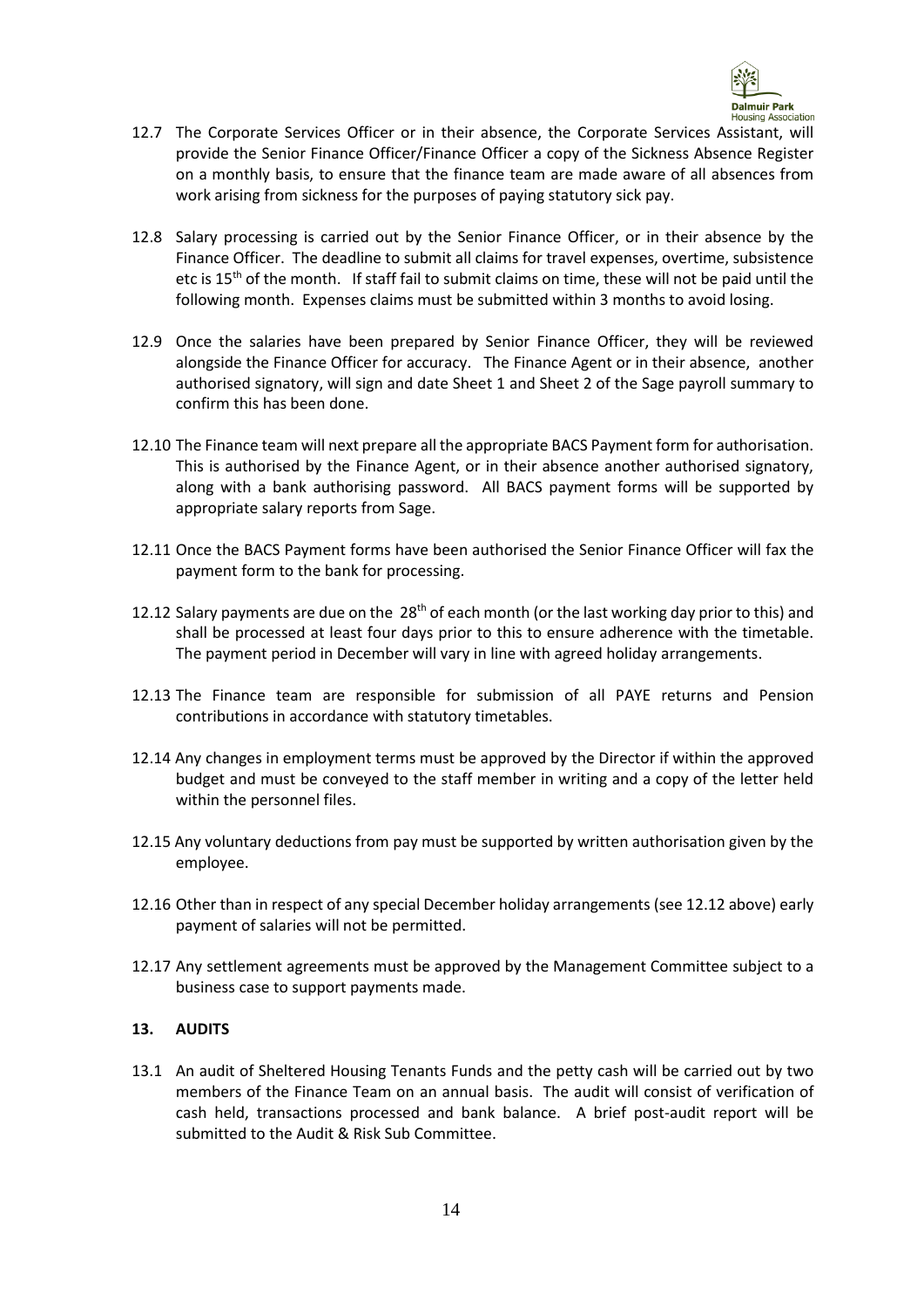

13.2 An audit of Dalmuir Out of School Care Group petty cash will be carried out by two members of the Finance Team on an annual basis. The audit will consist of verification of cash held and transactions processed. A brief post-audit report will be submitted to the Audit & Risk Sub Committee.

#### **14. COMMITTEE EXPENSES**

- 14.1 All claims for reimbursement of expenses must be accompanied by an expenses claim form signed by the individual requesting payment and countersigned by the Association's Director.
- 14.2 Receipts must be obtained and attached with any claim made, if the claim is for loss of earnings a copy of the relevant pay slip must be submitted with the claim.
- 14.3 Whilst it is preferred that payment is by BACS or cheque, it is recognised that payments via petty cash may be required.
- 14.4 Payment of expenses shall be made in accordance with the Committee Expenses policy.

#### **15. MAINTENANCE & REPAIRS**

- 15.1 The annual budget setting process will allocate the level of funds available for day to day, cyclical and major repair maintenance works and component installations.
- 15.2 The allocation of funds will exclude any salary costs, recoverable costs and overhead allocation and will refer solely to monies available for repairs by outside contractors and the purchase of materials.
- 15.3 The Housing/Property Manager will liaise with the Finance Agent prior to the commencement of the financial year for the purposes of agreeing an annual maintenance/repairs budget. This will be prepared in line with the Association's budget setting procedures.
- 15.4 Projections of cyclical maintenance/major repair works will be compiled by the Housing/Property Manager. Currently the Association have a 30 year investment programme, which will be reviewed annually to allow incorporation of the financial effects into the revised long term financial projections.
- 15.5 Where changes are required to the 30 year investment plan because of investment/financial needs these will be brought to the Management Committee for explanation and approval as soon as they have been identified by the Housing/Property Manager.
- 15.6 There may be circumstances when the Management Committee may wish to deviate from the approved budget. Any decisions made must be recorded in the minute of the meeting and any subsequent variances from the original budget shall be noted through the normal quarterly management accounts.
- 15.7 The maintenance team will maintain detailed project accounts for all major works, development works or where contractor payment is in instalments. This shall be updated on at least a monthly basis to monitor actual spend on each project and to identify any significant under or over spend.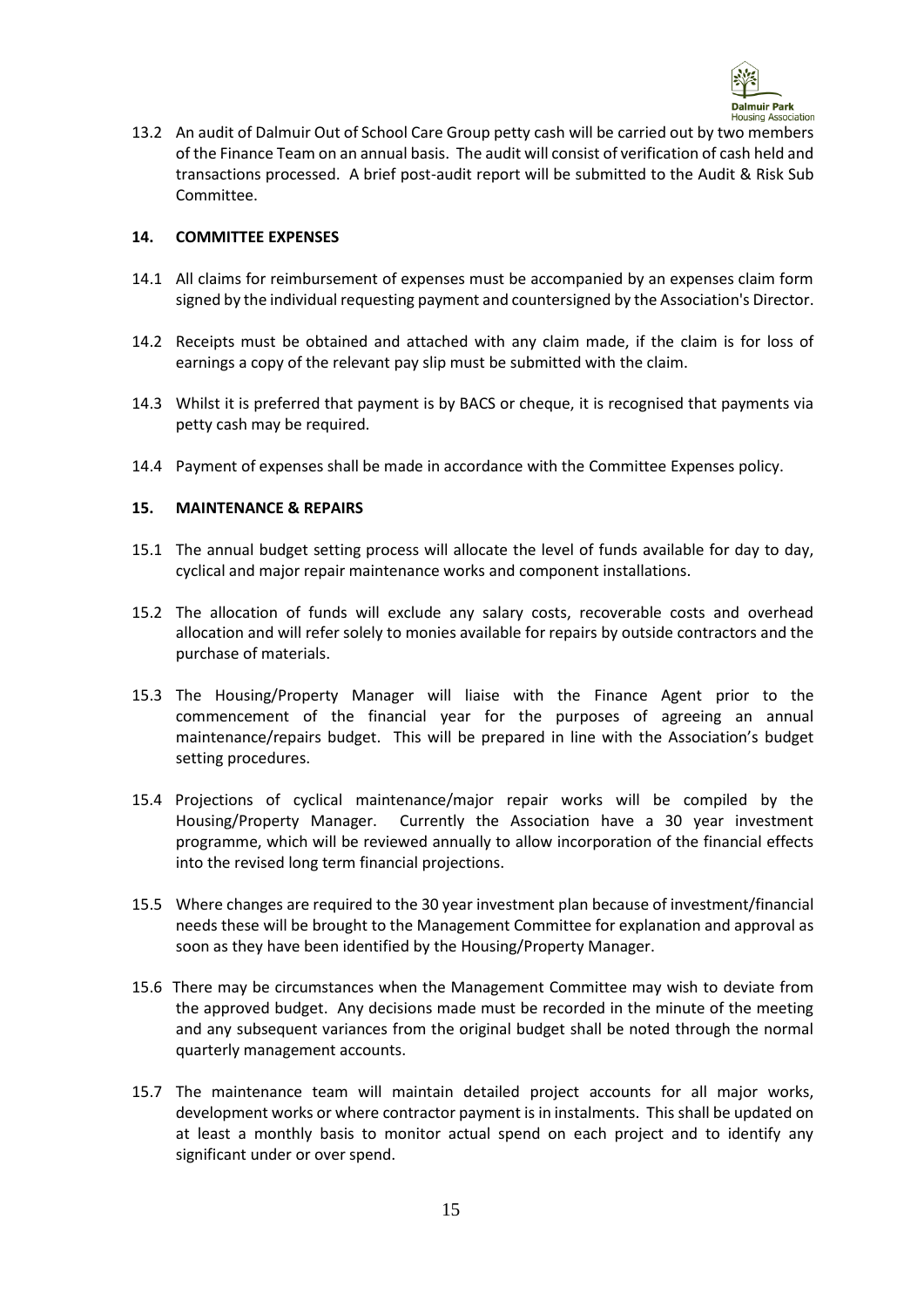

- 15.8 At the commencement of each financial year the Housing/Property Manager will prepare the list of approved contractors and check for the following is in place for Committee approval:
	- Trade
	- Hourly rate
	- VAT registered
	- Valid insurance documents
	- Equal opportunities and Health & Safety compliance
	- Related parties' information
- 15.9 The maintenance team shall notify the finance department of a new supplier, using the Supplier Notification Form. The Finance Officer will contact the supplier to verify all details. The information is processed onto the Purchase Ledger System and the original copy kept in a file in the Finance Department.
- 15.10 It is the responsibility of the Housing/Property Manager, in line with the Procurement Policy to inform the Finance team of the following details when a contract for major works has been awarded to enable and maintain project accounts:-
	- Contractor Name
	- Contract Details (kitchens, etc)
	- Contract Amount
	- Contract Start Date
	- Consultants Details
- 15.11 It is the responsibility of the Housing/Property Manager to verify retention costs at year end and confirm to the Finance Officer.
- 15.12 It is the responsibility of the Housing/Property Manager at year end, to inform the Finance Officer of any outstanding major works costs.
- 15.13 The Housing/Property Manager is responsible for ensuring that expenditure remains within budget and managing any significant variances. They are also responsible for providing sufficient explanation to the Finance Agent for management accounts purposes. The Housing/Property Manager must ensure that all contractors hold up to date and valid insurance cover.
- 15.14 It must be recognised that circumstances may result in the project costs changing and exceeding the annual budget during the financial year.
- 15.15 Where it is expected that specific projects will exceed procurement policy limits the appropriate procedures as outlined in the Procurement Policy must be observed unless it is necessary to carry out the work immediately to prevent danger to life, limb or property.
- 15.16 Where over or underspends of 10% or more are identified or anticipated these should be reported to the Management Committee within the quarterly management accounts, unless the issues are urgent, then the next available Management Committee.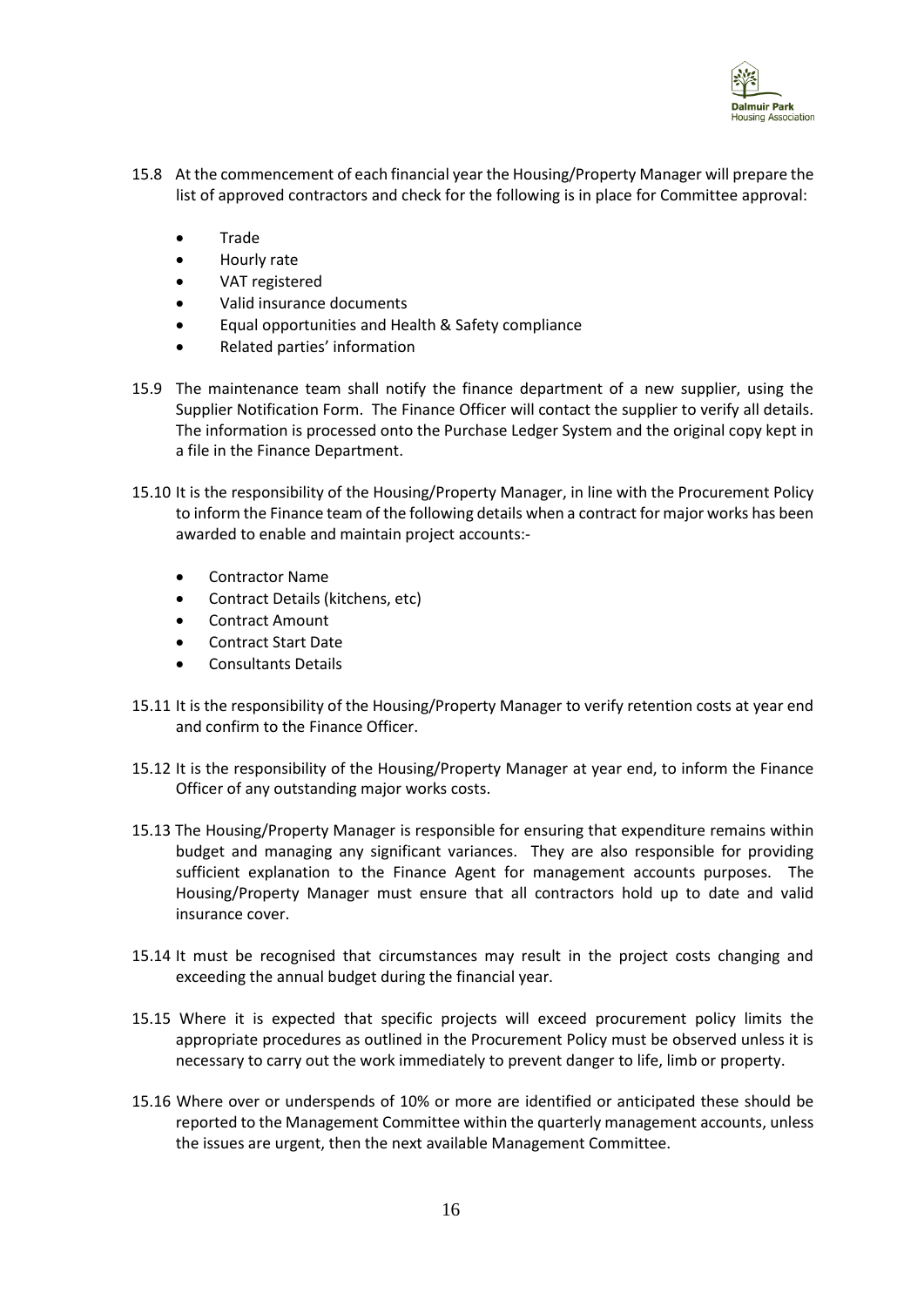

- 15.17 All works expected to be greater than £1,000 require to be pre-inspected by the Property Services Officer, who will approve in line with the Scheme of Financial Delegation.
- 15.18 When managing repair orders, staff will check:
	- The repairs history of the address to ensure no duplicate works orders are generated
	- Invoice costs will be verified against the works order and the Contractor's schedule of hourly rates
- 15.19 The Property Services Team will ensure that that works orders, including Major Works, are generated and authorised in line with the Scheme of Financial Delegation.
- 15.20 It is the responsibility of the Housing Officers, in line with the Scheme of Financial Delegation, to discuss with the Property Services Officer all works relating to void repairs.
- 15.21 Property Services staff will process invoices on a regular basis, authorised in line with the Scheme of Financial Delegation and returned to the Finance Team. The Property Services staff will verify invoices as per 15.18 above.
- 15.22 The Finance Assistant will provide the Property Services Assistant with a monthly report detailing outstanding maintenance invoices. The Property Services Assistant will investigate the position of these invoices and provide the Finance Team with an update.
- 15.23 The Property Services Assistant will provide the Finance Officer with a report detailing all outstanding works orders and estimated costs at the quarter end.

#### **16. INSURANCE CLAIMS**

- 16.1 The submission of all insurance claims is the responsibility of the Finance Officer. It is the responsibility of the Property Services Officer to notify the Finance Officer of any potential insurance claims. The Finance Officer will then notify the insurance company with the details. The insurance company will liaise directly with the Property Services Officer or any owner to establish full details.
- 16.2 Whilst it is the responsibility of the Maintenance team to advise and liaise with the loss adjuster on property claims, the Finance Officer must be made aware, at the outset, of any material issues arising and be kept informed regarding progress.
- 16.3 It is the responsibility of the Maintenance team to code maintenance invoices in an appropriate manner to confirm, to Finance Officer, any invoices subject to a claim.
- 16.4 Copies of all claims should be retained in an electronic Insurance Claims folder, on the shared drive, which should contain a summary sheet detailing date of incident, date of claim, address, claim amount, payment received and date of receipt.
- 16.5 The Finance Officer should agree the balances outstanding at each quarter end with the trial balance control account for insurance claims. Any differences should be investigated and resolved promptly.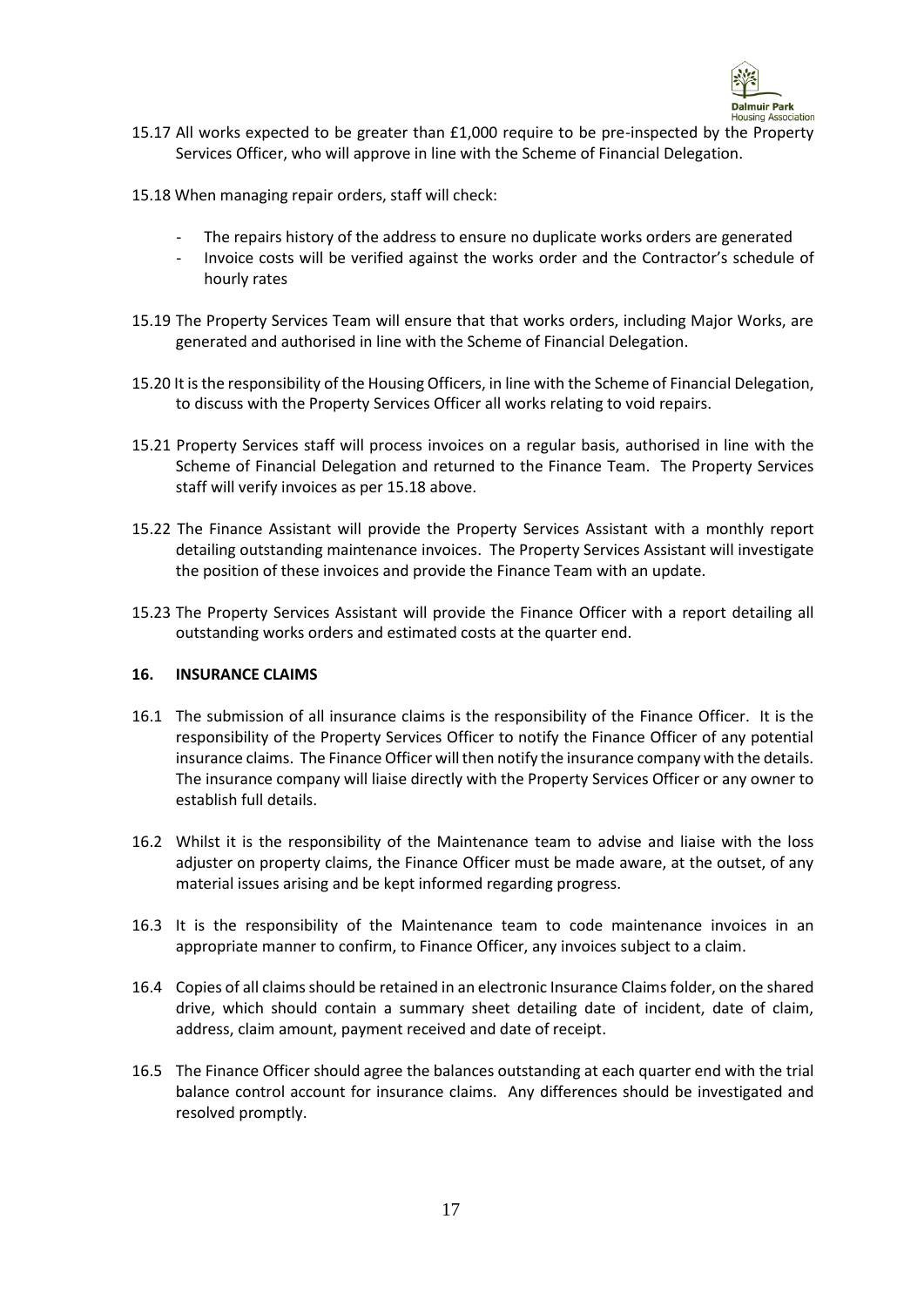

#### **17. FACTORING**

- 17.1 The Housing/Property Manager through the budget process will notify the Finance Team annually of impending Service Charges. The Finance Team will inform Owner Occupiers and Commercial Property Owners of such by letter.
- 17.2 It is the responsibility of the Property Team to instruct Common Repair, Cyclical Repairs or Major Works in line with the Association's Factoring Policy.
- 17.3 The Finance Team will issue invoices on an annual basis for Services Charges, Buildings Insurance and Management Charge. Invoices for Common Repairs, Cyclical Repairs and Major works will be issued on an ad hoc basis and on the instruction of the Maintenance Team. The Association will aim to recharge owners within 8 weeks of receiving the invoice from the Contractor.
- 17.4 The Finance Team will process all payments received in line with Section 5 above. The team will be responsible for pursuing outstanding accounts, by telephone, letter or through legal action.

#### **18. RECHARGE INVOICES**

- 18.1 Rechargeable repair invoices shall be issued by the Finance team in line with the Association's Repairs Policy. The Association will aim to recharge tenants within 8 weeks of receiving the invoice from the Contractor.
- 18.2 Office Accommodation invoices shall be issued by the Finance team in accordance with details of the Licence Agreement.
- 18.3 Dalmuir Out of School Care Group user invoices shall be processed by the Finance team in accordance with details in The Parents Charter.

#### **19. FUNDRAISING**

- 19.1 Letters requesting donations to support the Association's Wider Role Activities are sent to Contractors, Consultants and Suppliers in December of each year. The Finance Team are responsible for ensuring letters are issued in a timely manner.
- 19.2 Dalmuir Out of School Care Group are responsible for fundraising to support the Group's activities.

#### **20. COMPONENT ACCOUNTING**

- 20.1 Programmes of work that will be capitalised will be determined annually within the annual budget, although priorities may change throughout the year, any changes must be agreed and approved by the Management Committee.
- 20.2 All information relating to the replacement and disposal of components must be given to the Finance Agent by the Maintenance team.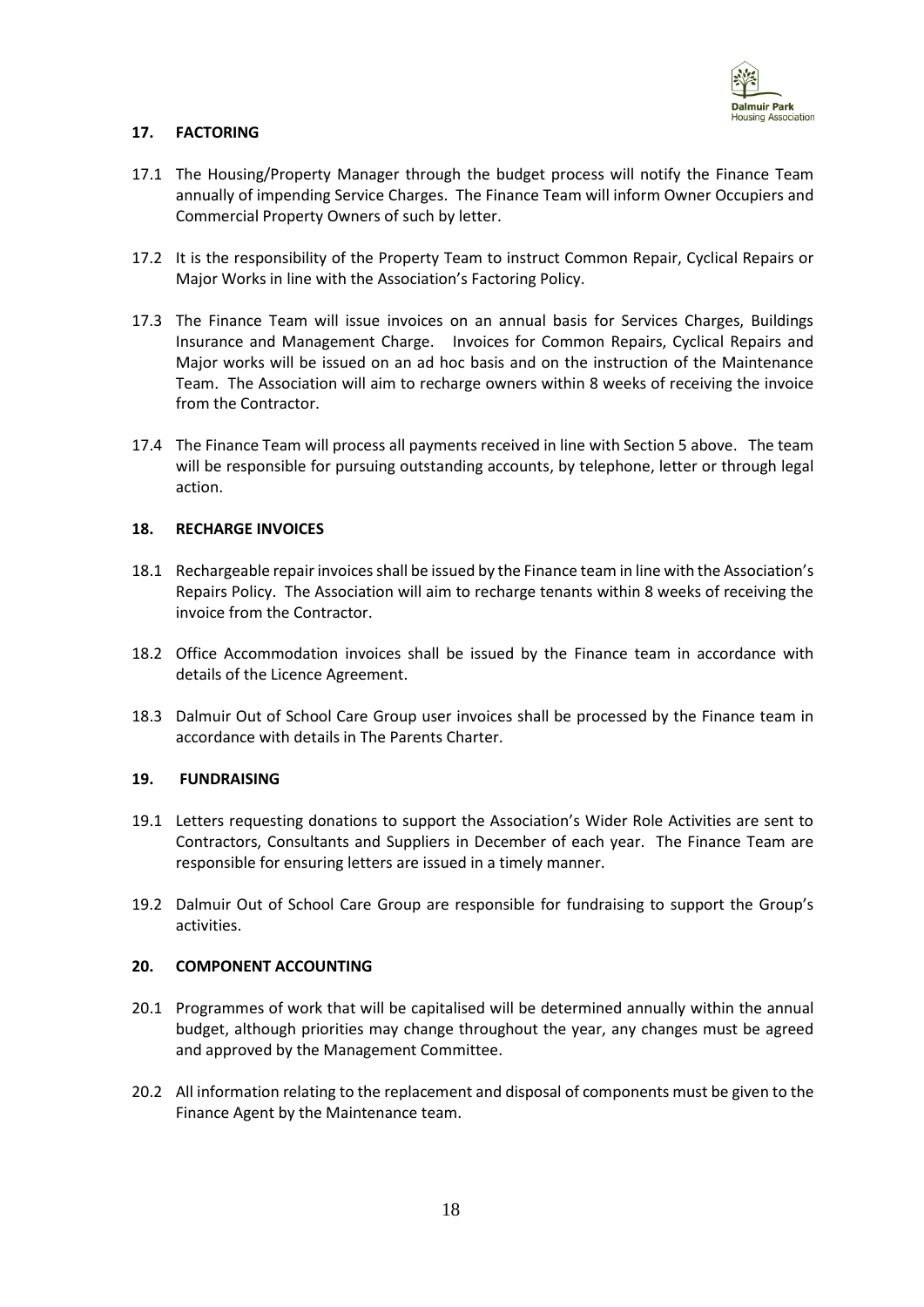

- 20.3 The Finance Agent is responsible for the administration of the Association's component accounting spreadsheet. This includes the recording of all assets, replacements, disposals and depreciation calculations. The Finance Agent is responsible for updating the spreadsheet at least once a quarter.
- 20.4 Journal entries must be posted quarterly for component replacements, disposals and the depreciation charge, once the database has been appropriately updated. The Finance Agent will be responsible for producing the journal voucher for processing.
- 20.5 Copy invoices for all replacements must be kept in the component accounting file within Finance team.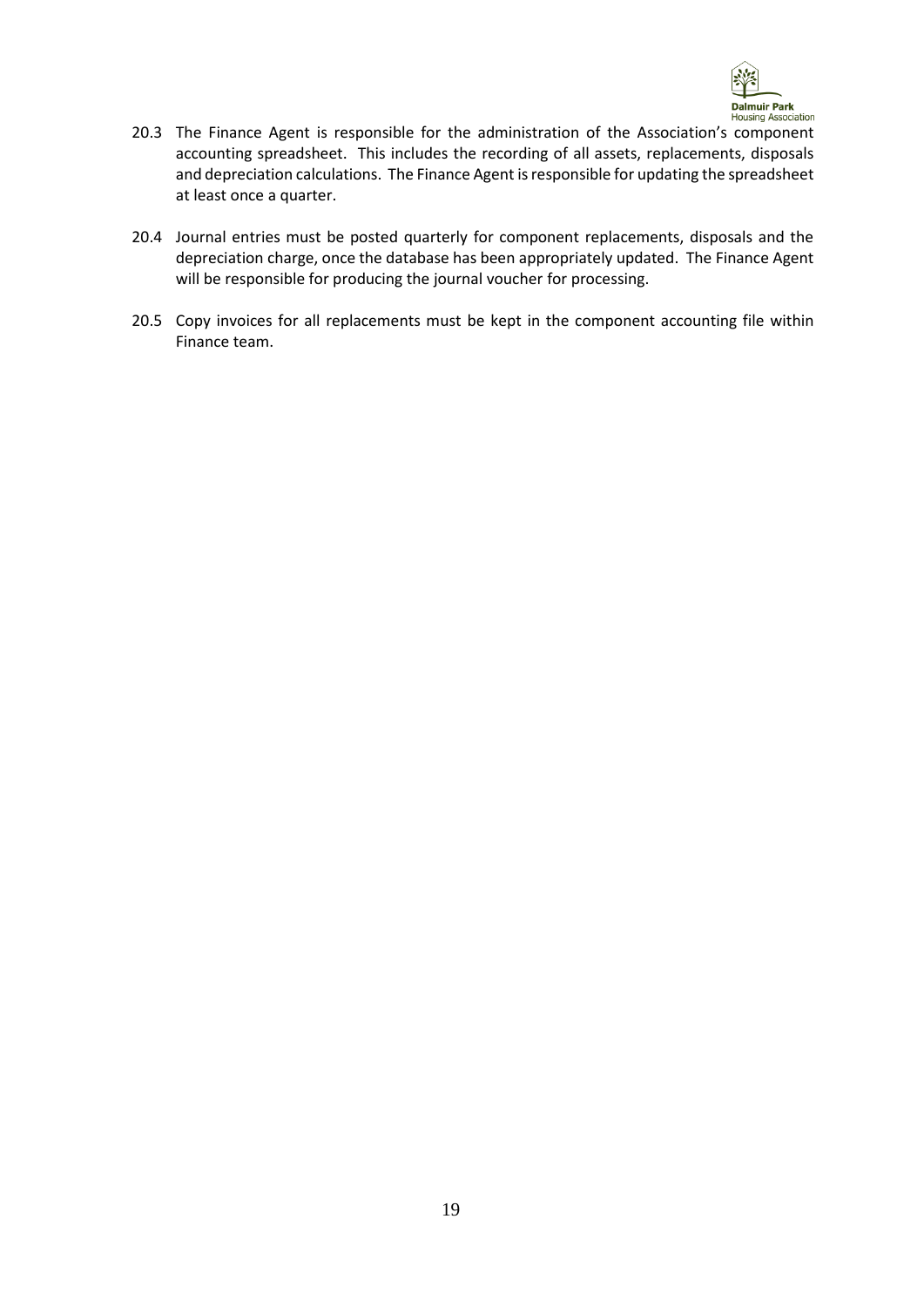

#### 18. Please sign below that you have read and understood the Financial Procedures:

| <b>NAME</b> | <b>POSITION</b> | SIGNATURE | <b>DATE</b> |
|-------------|-----------------|-----------|-------------|
|             |                 |           |             |
|             |                 |           |             |
|             |                 |           |             |
|             |                 |           |             |
|             |                 |           |             |
|             |                 |           |             |
|             |                 |           |             |
|             |                 |           |             |
|             |                 |           |             |
|             |                 |           |             |
|             |                 |           |             |
|             |                 |           |             |
|             |                 |           |             |
|             |                 |           |             |
|             |                 |           |             |
|             |                 |           |             |
|             |                 |           |             |
|             |                 |           |             |
|             |                 |           |             |
|             |                 |           |             |
|             |                 |           |             |
|             |                 |           |             |
|             |                 |           |             |
|             |                 |           |             |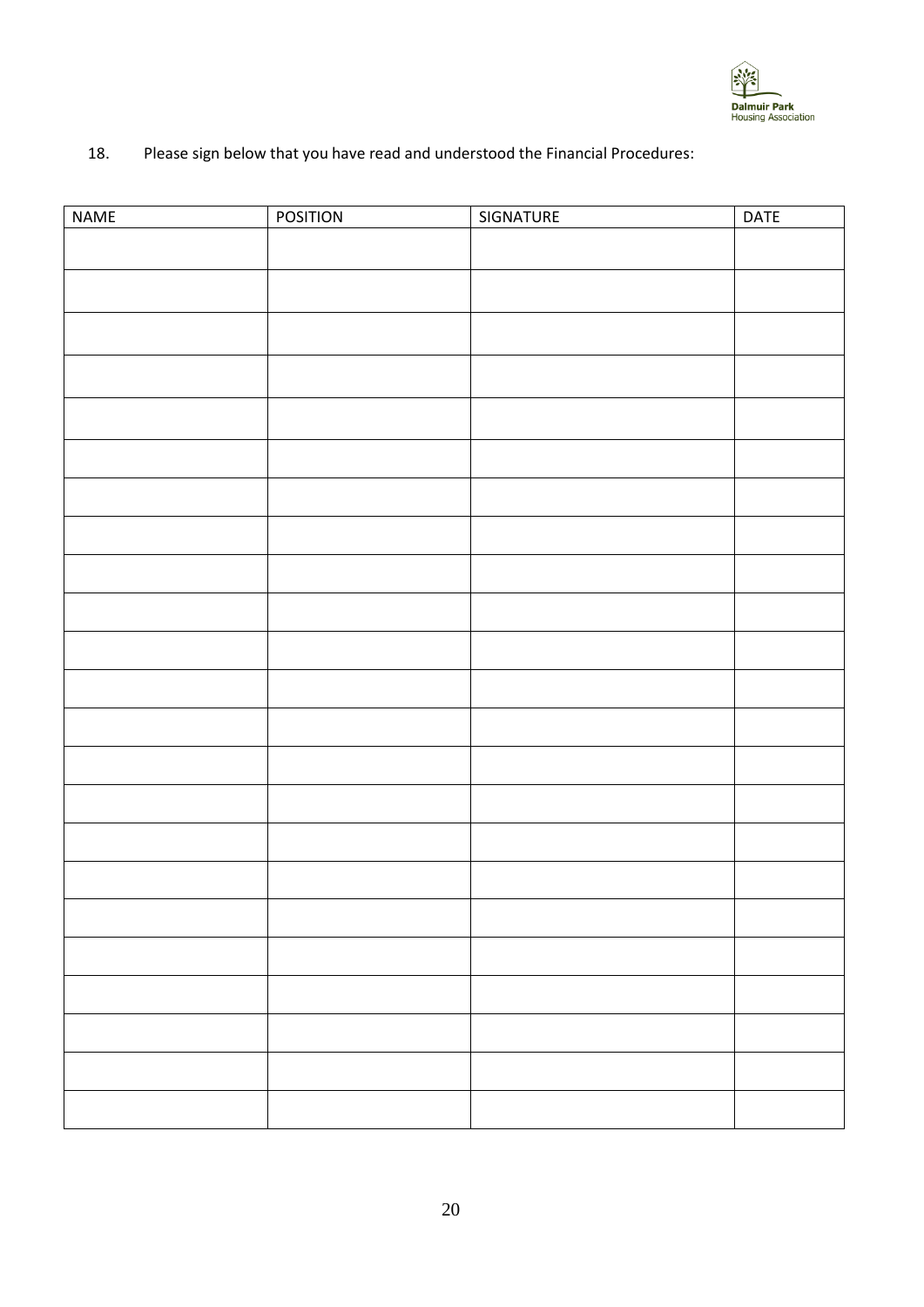

## **Appendix 1**

### **Authorised Signatories**

| <b>BACS Payments</b>        |                                        |  |
|-----------------------------|----------------------------------------|--|
| Prepared by                 | Finance                                |  |
| Authorised by               | Director,                              |  |
|                             | Housing/Property Manager,              |  |
|                             | Care Services Manager,                 |  |
|                             | <b>Senior Finance Officer</b>          |  |
|                             | (any 2 of 4)                           |  |
|                             |                                        |  |
| <b>Cheque Payments</b>      |                                        |  |
| Prepared by                 | Finance                                |  |
| Authorised by               | Director,                              |  |
|                             | Housing/Property Manager,              |  |
|                             | Care Services Manager,                 |  |
|                             | <b>Senior Finance Officer</b>          |  |
|                             | (any 2 of 4)                           |  |
|                             |                                        |  |
| <b>Grant Offers-Stage 3</b> |                                        |  |
| <b>Grant Claims</b>         | Property Services Officer/Finance Team |  |
|                             |                                        |  |

A current sample signatory list is held by Finance Team.

A copy of all sample signatory forms issued to third parties must be retained by the Finance Team.

Contracts requiring signature must be signed in line with delegated authority granted by the Management Committee at the appropriate meeting.

If the Senior Finance Officer is preparing the BACS/Cheque payment run, they are unable to authorise those payments to ensure there is a clear segregation of duties.

BACS Signatories are referred to in Section 9.